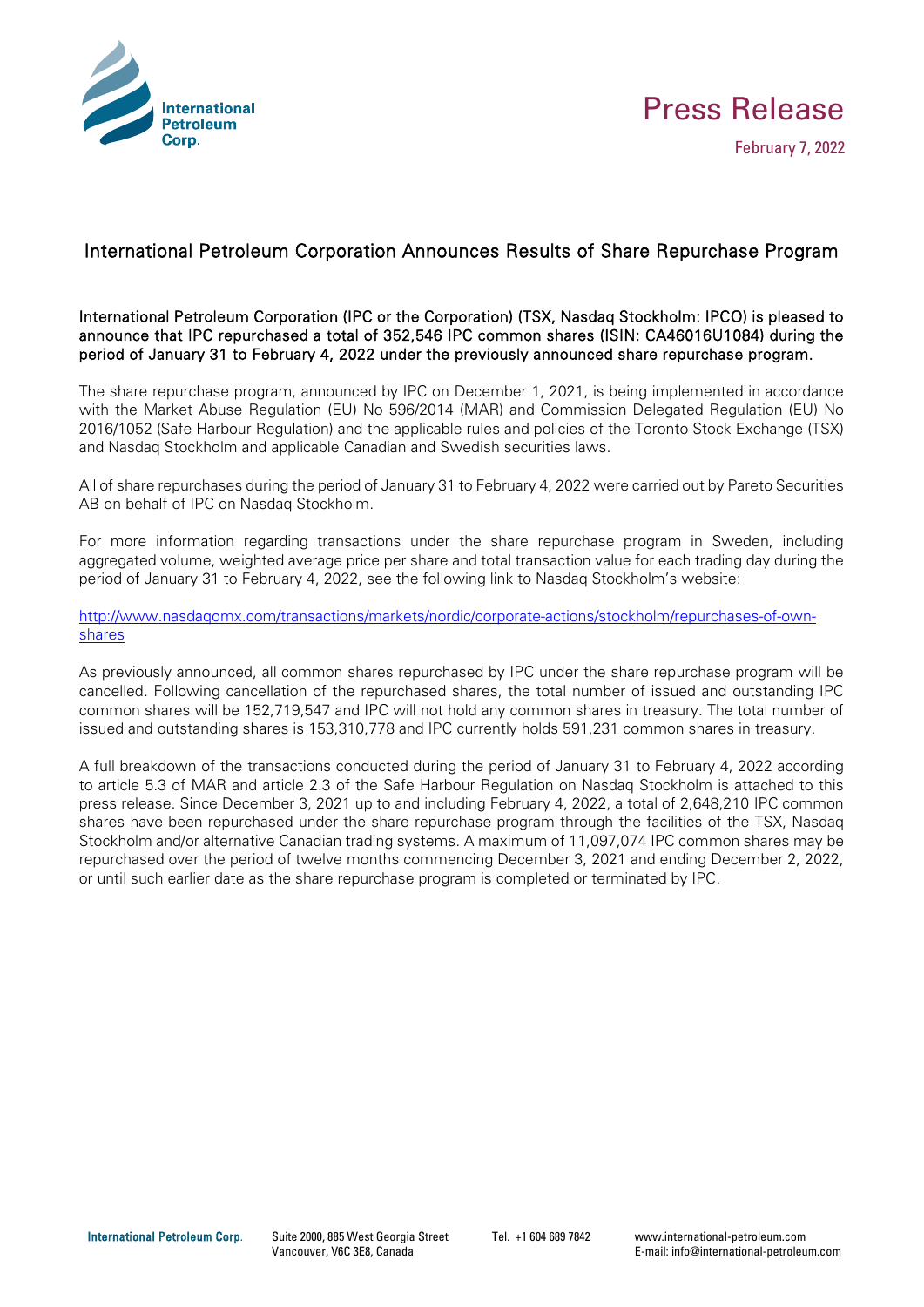*International Petroleum Corp. (IPC) is an international oil and gas exploration and production company with a high quality portfolio of assets*  located in Canada, Malaysia and France, providing a solid foundation for organic and inorganic growth. IPC is a member of the Lundin Group *of Companies. IPC is incorporated in Canada and IPC's shares are listed on the Toronto Stock Exchange (TSX) and the Nasdaq Stockholm exchange under the symbol "IPCO".* 

For further information, please contact:

Rebecca Gordon

VP Corporate Planning and Investor Relations rebecca.gordon@international-petroleum.com Tel: +41 22 595 10 50

Robert Eriksson Media Manager reriksson@rive6.ch

Tel: +46 701 11 26 15

This press release contains information that International Petroleum Corp. is required to make public pursuant to the Swedish Financial Instruments Trading Act. The information was submitted for publication, through the contact persons set out above, at 11:00 CET on February 7, 2022.

Or

## Forward-Looking Statements

This press release contains statements and information which constitute "forward-looking statements" or "forward-looking information" (within the meaning of applicable securities legislation). Such statements and information (together, "forward-looking statements") relate to future events, including the Corporation's future performance, business prospects or opportunities. Actual results may differ materially from those expressed or implied by forward-looking statements. The forward-looking statements contained in this press release are expressly qualified by this cautionary statement. Forward-looking statements speak only as of the date of this press release, unless otherwise indicated. IPC does not intend, and does not assume any obligation, to update these forward-looking statements, except as required by applicable laws.

All statements other than statements of historical fact may be forward-looking statements. Any statements that express or involve discussions with respect to predictions, expectations, beliefs, plans, projections, forecasts, guidance, budgets, objectives, assumptions or future events or performance (often, but not always, using words or phrases such as "seek", "anticipate", "plan", "continue", "estimate", "expect", "may", "will", "project", "forecast", "predict", "potential", "targeting", "intend", "could", "might", "should", "believe", "budget" and similar expressions) are not statements of historical fact and may be "forward-looking statements". Forward-looking statements include, but are not limited to, statements with respect to: continuation of the share repurchase program, including the number of common shares to be acquired and cancelled; the ability to IPC to acquire further common shares under the share repurchase program, including the timing of any such purchases; and the return of value to IPC's shareholders as a result of any common share repurchases.

The forward-looking statements are based on certain key expectations and assumptions made by IPC, including expectations and assumptions concerning: prevailing commodity prices and currency exchange rates; applicable royalty rates and tax laws; interest rates; future well production rates and reserve and contingent resource volumes; operating costs; the timing of receipt of regulatory approvals; the performance of existing wells; the success obtained in drilling new wells; anticipated timing and results of capital expenditures; the sufficiency of budgeted capital expenditures in carrying out planned activities; the timing, location and extent of future drilling operations; the successful completion of acquisitions and dispositions; the benefits of acquisitions; the state of the economy and the exploration and production business in the jurisdictions in which IPC operates and globally; the availability and cost of financing, labour and services; and the ability to market crude oil, natural gas and natural gas liquids successfully.

Although IPC believes that the expectations and assumptions on which such forward-looking statements are based are reasonable, undue reliance should not be placed on the forward-looking statements because IPC can give no assurances that they will prove to be correct. Since forward-looking statements address future events and conditions, by their very nature they involve inherent risks and uncertainties. Actual results could differ materially from those currently anticipated due to a number of factors and risks. These include, but are not limited to: the risks associated with the oil and gas industry in general such as operational risks in development, exploration and production; delays or changes in plans with respect to exploration or development projects or capital expenditures; the uncertainty of estimates and projections relating to reserves, resources, production, revenues, costs and expenses; health, safety and environmental risks; commodity price fluctuations; interest rate and exchange rate fluctuations; marketing and transportation; loss of markets; environmental risks; competition; incorrect assessment of the value of acquisitions; failure to complete or realize the anticipated benefits of acquisitions or dispositions; the ability to access sufficient capital from internal and external sources; failure to obtain required regulatory and other approvals; and changes in legislation, including but not limited to tax laws, royalties and environmental regulations. Readers are cautioned that the foregoing list of factors is not exhaustive.

Additional information on these and other factors that could affect IPC, or its operations or financial results, are included in the management's discussion and analysis (MD&A) for the nine months ended September 30, 2021 (See "Cautionary Statement Regarding Forward-Looking Information" therein), the Corporation's Annual Information Form (AIF) for the year ended December 31, 2020 (See "Cautionary Statement Regarding Forward- Looking Information", "Reserves and Resources Advisory" and " Risk Factors" therein) and other reports on file with applicable securities regulatory authorities, including previous financial reports, management's discussion and analysis and material change reports, which may be accessed through the SEDAR website (www.sedar.com) or IPC's website [\(www.international-petroleum.com\).](http://www.international-petroleum.com/)

## **Currency**

All dollar amounts in this press release are expressed in United States dollars, except where otherwise noted. References herein to USD mean United States dollars. References herein to CAD mean Canadian dollars.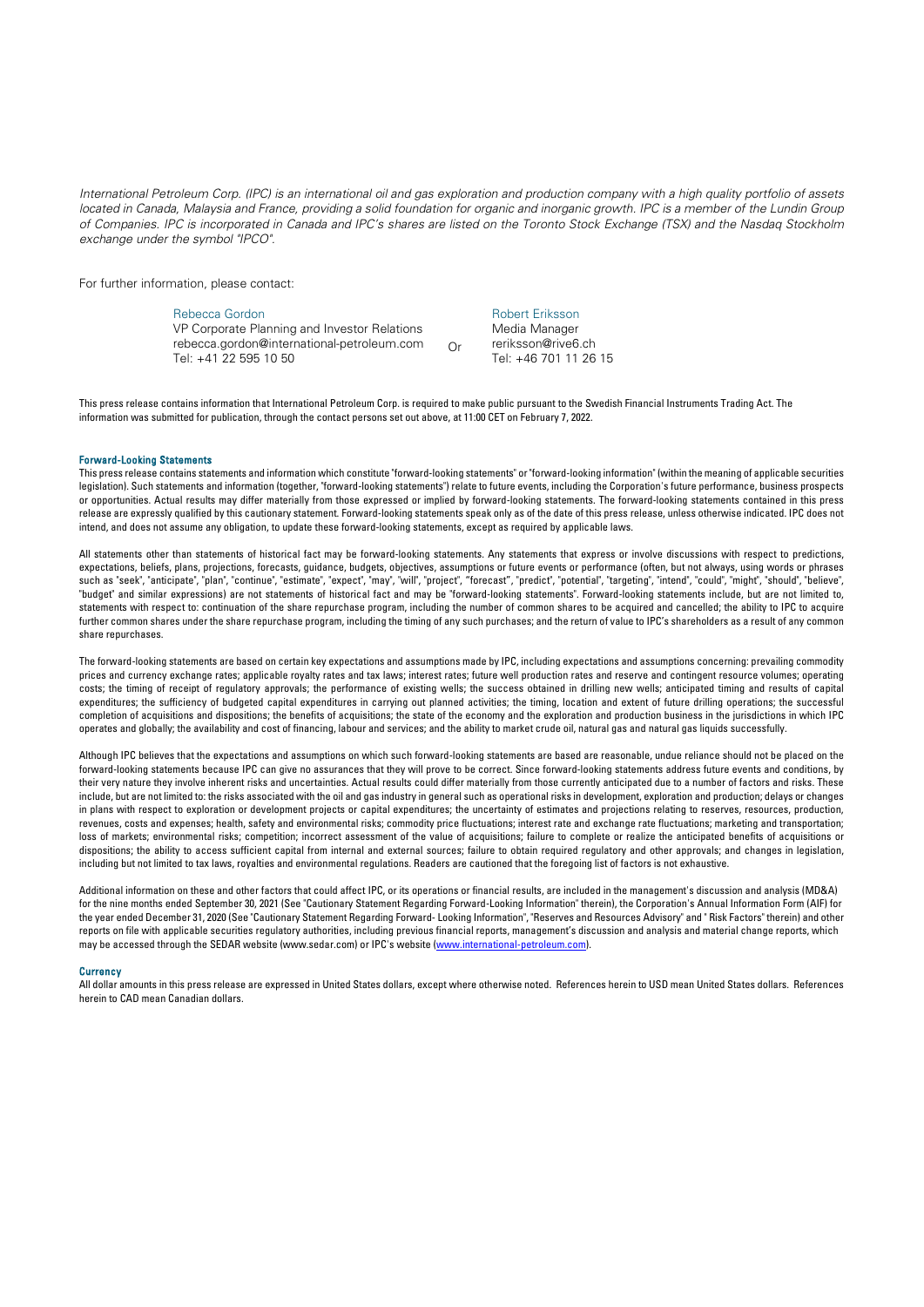## **APPENDIX**

During the period of January 31 to February 4, 2022, International Petroleum Corporation (IPC) repurchased a total of 352,546 IPC common shares (ISIN: CA46016U1084) on Nasdaq Stockholm. All of these share repurchases were carried out by Pareto Securities AB on behalf of IPC.

| <b>Date and Time</b> | Quantity | Price (SEK) | Symbol      | <b>Exchange</b> |
|----------------------|----------|-------------|-------------|-----------------|
| 03/02/2022 17:22     | 251      | 59.90       | <b>IPCO</b> | <b>XSTO</b>     |
| 03/02/2022 17:22     | 586      | 59.90       | <b>IPCO</b> | <b>XSTO</b>     |
| 03/02/2022 17:22     | 1,000    | 59.90       | <b>IPCO</b> | <b>XSTO</b>     |
| 03/02/2022 17:16     | 500      | 60.05       | <b>IPCO</b> | <b>XSTO</b>     |
| 03/02/2022 17:16     | 1,000    | 60.05       | <b>IPCO</b> | <b>XSTO</b>     |
| 03/02/2022 17:10     | 4        | 59.90       | <b>IPCO</b> | <b>XSTO</b>     |
| 03/02/2022 17:10     | 405      | 59.90       | <b>IPCO</b> | <b>XSTO</b>     |
| 03/02/2022 17:10     | 405      | 59.90       | <b>IPCO</b> | <b>XSTO</b>     |
| 03/02/2022 17:10     | 321      | 59.90       | <b>IPCO</b> | <b>XSTO</b>     |
| 03/02/2022 17:10     | 79       | 59.90       | <b>IPCO</b> | <b>XSTO</b>     |
| 03/02/2022 17:10     | 84       | 59.90       | <b>IPCO</b> | <b>XSTO</b>     |
| 03/02/2022 17:10     | 405      | 59.90       | <b>IPCO</b> | <b>XSTO</b>     |
| 03/02/2022 17:10     | 347      | 59.90       | <b>IPCO</b> | <b>XSTO</b>     |
| 03/02/2022 17:10     | 750      | 59.90       | <b>IPCO</b> | <b>XSTO</b>     |
| 03/02/2022 17:10     | 200      | 59.85       | <b>IPCO</b> | <b>XSTO</b>     |
| 03/02/2022 17:07     | 254      | 59.95       | <b>IPCO</b> | <b>XSTO</b>     |
| 03/02/2022 17:07     | 405      | 59.95       | <b>IPCO</b> | <b>XSTO</b>     |
| 03/02/2022 17:07     | 668      | 59.95       | <b>IPCO</b> | <b>XSTO</b>     |
| 03/02/2022 17:07     | 863      | 59.95       | <b>IPCO</b> | <b>XSTO</b>     |
| 03/02/2022 17:06     | 132      | 59.75       | <b>IPCO</b> | <b>XSTO</b>     |
| 03/02/2022 17:06     | 100      | 59.75       | <b>IPCO</b> | <b>XSTO</b>     |
| 03/02/2022 17:06     | 100      | 59.75       | <b>IPCO</b> | <b>XSTO</b>     |
| 03/02/2022 17:06     | 73       | 59.75       | <b>IPCO</b> | <b>XSTO</b>     |
| 03/02/2022 17:06     | 405      | 59.75       | <b>IPCO</b> | <b>XSTO</b>     |
| 03/02/2022 16:58     | 84       | 59.80       | <b>IPCO</b> | <b>XSTO</b>     |
| 03/02/2022 16:58     | 5        | 59.80       | <b>IPCO</b> | <b>XSTO</b>     |
| 03/02/2022 16:58     | 100      | 59.80       | <b>IPCO</b> | <b>XSTO</b>     |
| 03/02/2022 16:58     | 300      | 59.80       | <b>IPCO</b> | <b>XSTO</b>     |
| 03/02/2022 16:58     | 66       | 59.80       | <b>IPCO</b> | <b>XSTO</b>     |
| 03/02/2022 16:58     | 5        | 59.80       | <b>IPCO</b> | <b>XSTO</b>     |
| 03/02/2022 16:58     | 100      | 59.80       | <b>IPCO</b> | <b>XSTO</b>     |
| 03/02/2022 16:58     | 300      | 59.80       | <b>IPCO</b> | <b>XSTO</b>     |
| 03/02/2022 16:58     | 68       | 59.80       | <b>IPCO</b> | <b>XSTO</b>     |
| 03/02/2022 16:58     | 32       | 59.80       | <b>IPCO</b> | <b>XSTO</b>     |
| 03/02/2022 16:57     | 22       | 59.80       | <b>IPCO</b> | <b>XSTO</b>     |
| 03/02/2022 16:57     | 18       | 59.80       | <b>IPCO</b> | <b>XSTO</b>     |
| 03/02/2022 16:57     | 40       | 59.80       | <b>IPCO</b> | <b>XSTO</b>     |
| 03/02/2022 16:57     | 20       | 59.80       | <b>IPCO</b> | <b>XSTO</b>     |
| 03/02/2022 16:57     | 23       | 59.80       | <b>IPCO</b> | <b>XSTO</b>     |
| 03/02/2022 16:57     | 40       | 59.80       | <b>IPCO</b> | <b>XSTO</b>     |
| 03/02/2022 16:57     | 70       | 59.80       | <b>IPCO</b> | <b>XSTO</b>     |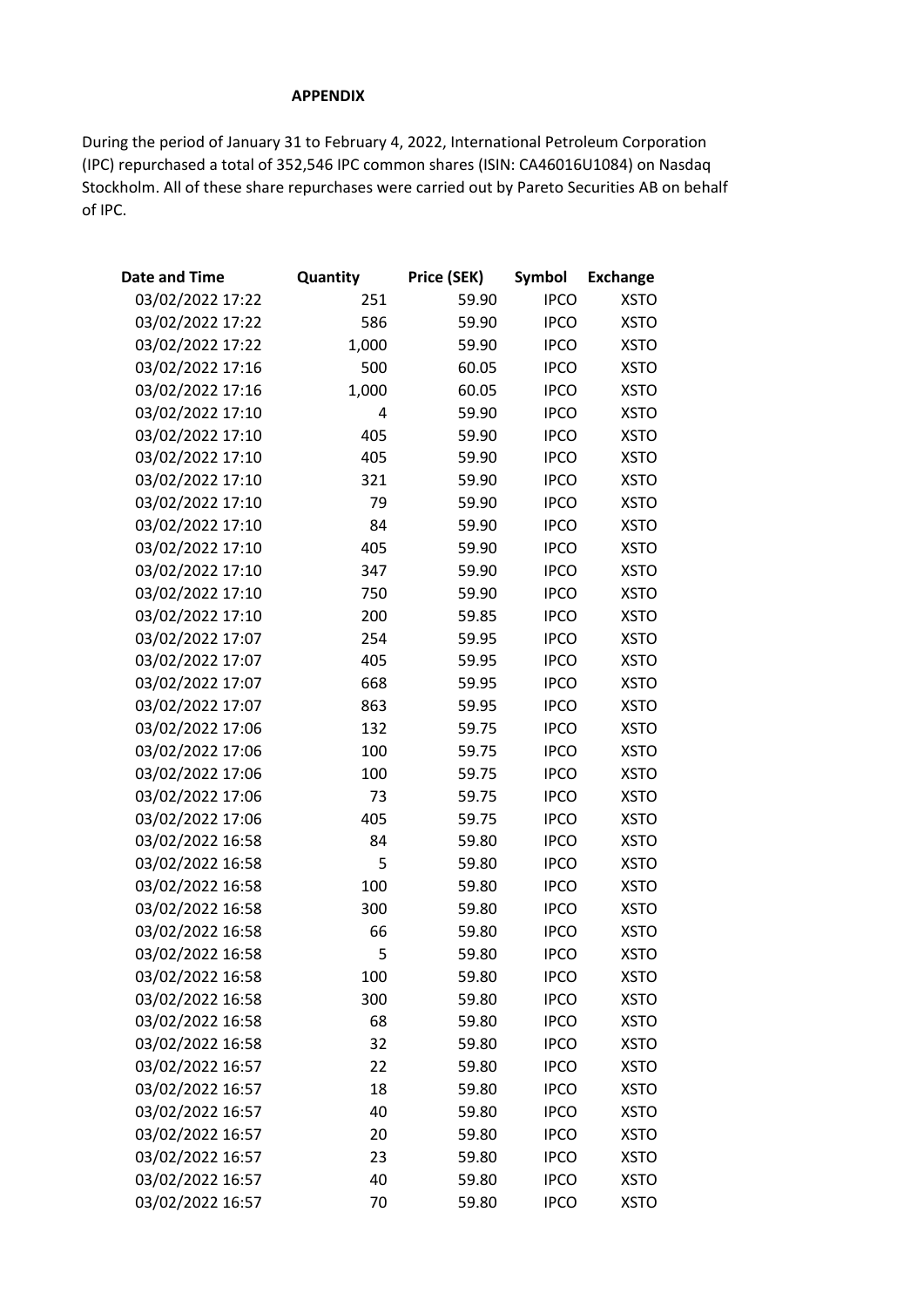| 03/02/2022 16:57 | 140   | 59.80 | <b>IPCO</b> | <b>XSTO</b> |
|------------------|-------|-------|-------------|-------------|
| 03/02/2022 16:57 | 22    | 59.80 | <b>IPCO</b> | <b>XSTO</b> |
| 03/02/2022 16:57 | 48    | 59.80 | <b>IPCO</b> | <b>XSTO</b> |
| 03/02/2022 16:57 | 140   | 59.80 | <b>IPCO</b> | <b>XSTO</b> |
| 03/02/2022 16:57 | 217   | 59.80 | <b>IPCO</b> | <b>XSTO</b> |
| 03/02/2022 16:57 | 217   | 59.80 | <b>IPCO</b> | <b>XSTO</b> |
| 03/02/2022 16:57 | 179   | 59.80 | <b>IPCO</b> | <b>XSTO</b> |
| 03/02/2022 16:57 | 188   | 59.80 | <b>IPCO</b> | <b>XSTO</b> |
| 03/02/2022 16:57 | 323   | 59.80 | <b>IPCO</b> | <b>XSTO</b> |
| 03/02/2022 16:55 | 82    | 59.80 | <b>IPCO</b> | <b>XSTO</b> |
| 03/02/2022 16:55 | 151   | 59.80 | <b>IPCO</b> | <b>XSTO</b> |
| 03/02/2022 16:51 | 305   | 59.75 | <b>IPCO</b> | <b>XSTO</b> |
| 03/02/2022 16:51 | 5     | 59.75 | <b>IPCO</b> | <b>XSTO</b> |
| 03/02/2022 16:50 | 100   | 59.75 | <b>IPCO</b> | <b>XSTO</b> |
| 03/02/2022 16:50 | 100   | 59.75 | <b>IPCO</b> | <b>XSTO</b> |
| 03/02/2022 16:50 | 300   | 59.75 | <b>IPCO</b> | <b>XSTO</b> |
| 03/02/2022 16:50 | 505   | 59.75 | <b>IPCO</b> | <b>XSTO</b> |
| 03/02/2022 16:50 | 114   | 59.75 | <b>IPCO</b> | <b>XSTO</b> |
| 03/02/2022 16:50 | 295   | 59.75 | <b>IPCO</b> | <b>XSTO</b> |
| 03/02/2022 16:50 | 100   | 59.75 | <b>IPCO</b> | <b>XSTO</b> |
| 03/02/2022 16:50 | 110   | 59.75 | <b>IPCO</b> | <b>XSTO</b> |
| 03/02/2022 16:50 | 505   | 59.75 | <b>IPCO</b> | <b>XSTO</b> |
| 03/02/2022 16:50 | 81    | 59.75 | <b>IPCO</b> | <b>XSTO</b> |
| 03/02/2022 16:50 | 105   | 59.75 | <b>IPCO</b> | <b>XSTO</b> |
| 03/02/2022 16:50 | 400   | 59.75 | <b>IPCO</b> | <b>XSTO</b> |
| 03/02/2022 16:39 | 704   | 59.65 | <b>IPCO</b> | <b>XSTO</b> |
| 03/02/2022 16:39 | 294   | 59.65 | <b>IPCO</b> | <b>XSTO</b> |
| 03/02/2022 16:38 | 411   | 59.65 | <b>IPCO</b> | <b>XSTO</b> |
| 03/02/2022 16:38 | 2,181 | 59.65 | <b>IPCO</b> | <b>XSTO</b> |
| 03/02/2022 16:38 | 582   | 59.65 | <b>IPCO</b> | <b>XSTO</b> |
| 03/02/2022 16:38 | 123   | 59.65 | <b>IPCO</b> | <b>XSTO</b> |
| 03/02/2022 16:38 | 223   | 59.65 | <b>IPCO</b> | <b>XSTO</b> |
| 03/02/2022 16:38 | 377   | 59.65 | <b>IPCO</b> | <b>XSTO</b> |
| 03/02/2022 16:38 | 105   | 59.65 | <b>IPCO</b> | <b>XSTO</b> |
| 03/02/2022 16:23 | 192   | 59.90 | <b>IPCO</b> | <b>XSTO</b> |
| 03/02/2022 16:23 | 355   | 59.90 | <b>IPCO</b> | <b>XSTO</b> |
| 03/02/2022 16:23 | 600   | 59.90 | <b>IPCO</b> | <b>XSTO</b> |
| 03/02/2022 16:23 | 77    | 59.90 | <b>IPCO</b> | <b>XSTO</b> |
| 03/02/2022 16:23 | 156   | 59.90 | <b>IPCO</b> | <b>XSTO</b> |
| 03/02/2022 16:23 | 125   | 59.90 | <b>IPCO</b> | <b>XSTO</b> |
| 03/02/2022 16:23 | 542   | 59.90 | <b>IPCO</b> | <b>XSTO</b> |
| 03/02/2022 16:23 | 900   | 59.90 | <b>IPCO</b> | <b>XSTO</b> |
| 03/02/2022 16:23 | 125   | 59.90 | <b>IPCO</b> | <b>XSTO</b> |
| 03/02/2022 16:23 | 900   | 59.90 | <b>IPCO</b> | <b>XSTO</b> |
| 03/02/2022 16:23 | 125   | 59.90 | <b>IPCO</b> | <b>XSTO</b> |
| 03/02/2022 16:23 | 400   | 59.90 | <b>IPCO</b> | <b>XSTO</b> |
| 03/02/2022 16:23 | 500   | 59.90 | <b>IPCO</b> | <b>XSTO</b> |
| 03/02/2022 16:23 | 575   | 59.90 | <b>IPCO</b> | <b>XSTO</b> |
| 03/02/2022 16:23 | 325   | 59.90 | <b>IPCO</b> | <b>XSTO</b> |
| 03/02/2022 16:23 | 700   | 59.90 | <b>IPCO</b> | <b>XSTO</b> |
|                  |       |       |             |             |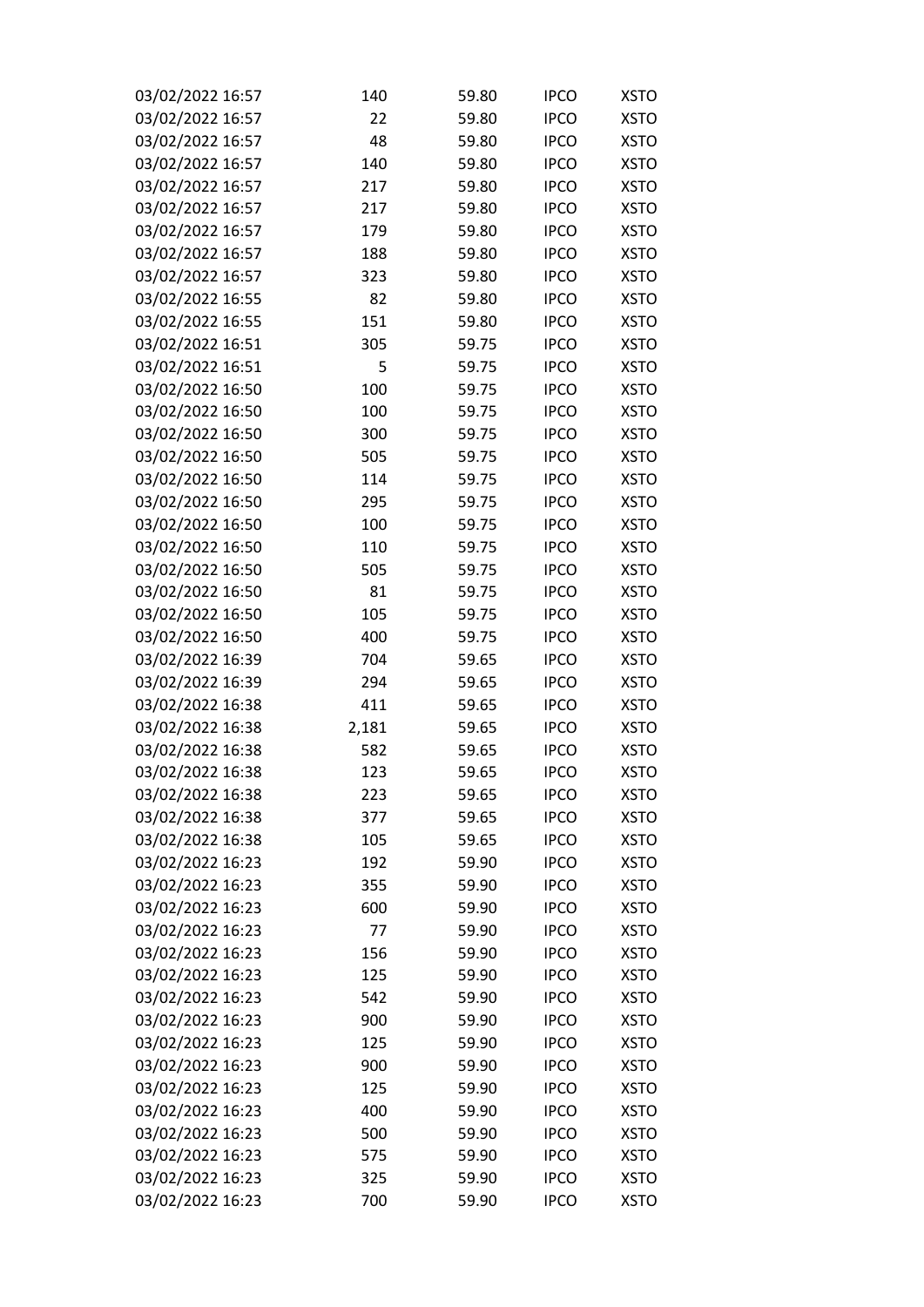| 03/02/2022 16:23                     | 175   | 59.90 | <b>IPCO</b> | <b>XSTO</b> |
|--------------------------------------|-------|-------|-------------|-------------|
| 03/02/2022 16:23                     | 725   | 59.90 | <b>IPCO</b> | <b>XSTO</b> |
| 03/02/2022 16:23                     | 300   | 59.90 | <b>IPCO</b> | <b>XSTO</b> |
| 03/02/2022 16:23                     | 1,025 | 59.90 | <b>IPCO</b> | <b>XSTO</b> |
| 03/02/2022 16:23                     | 1,025 | 59.90 | <b>IPCO</b> | <b>XSTO</b> |
| 03/02/2022 16:23                     | 153   | 59.90 | <b>IPCO</b> | <b>XSTO</b> |
| 03/02/2022 16:23                     | 1,000 | 59.90 | <b>IPCO</b> | <b>XSTO</b> |
| 03/02/2022 16:19                     | 281   | 59.90 | <b>IPCO</b> | <b>XSTO</b> |
| 03/02/2022 16:19                     | 850   | 59.90 | <b>IPCO</b> | <b>XSTO</b> |
| 03/02/2022 16:19                     | 6     | 59.90 | <b>IPCO</b> | <b>XSTO</b> |
| 03/02/2022 16:19                     | 449   | 59.90 | <b>IPCO</b> | <b>XSTO</b> |
| 03/02/2022 16:19                     | 300   | 59.90 | <b>IPCO</b> | <b>XSTO</b> |
| 03/02/2022 16:19                     | 445   | 59.90 | <b>IPCO</b> | <b>XSTO</b> |
| 03/02/2022 16:19                     | 755   | 59.90 | <b>IPCO</b> | <b>XSTO</b> |
| 03/02/2022 16:19                     | 145   | 59.90 | <b>IPCO</b> | <b>XSTO</b> |
| 03/02/2022 16:19                     | 155   | 59.90 | <b>IPCO</b> | <b>XSTO</b> |
| 03/02/2022 16:19                     | 300   | 59.90 | <b>IPCO</b> | <b>XSTO</b> |
| 03/02/2022 16:19                     | 300   | 59.90 | <b>IPCO</b> | <b>XSTO</b> |
| 03/02/2022 16:19                     | 259   | 59.90 | <b>IPCO</b> | <b>XSTO</b> |
| 03/02/2022 16:19                     | 41    | 59.90 | <b>IPCO</b> | <b>XSTO</b> |
| 03/02/2022 16:19                     | 300   | 59.90 | <b>IPCO</b> | <b>XSTO</b> |
| 03/02/2022 16:19                     | 414   | 59.90 | <b>IPCO</b> | <b>XSTO</b> |
| 03/02/2022 16:14                     | 159   | 59.70 | <b>IPCO</b> | <b>XSTO</b> |
| 03/02/2022 16:13                     | 996   | 59.70 | <b>IPCO</b> | <b>XSTO</b> |
| 03/02/2022 16:13                     | 204   | 59.70 | <b>IPCO</b> | <b>XSTO</b> |
| 03/02/2022 16:09                     | 20    | 59.70 | <b>IPCO</b> | <b>XSTO</b> |
| 03/02/2022 16:09                     | 281   | 59.70 | <b>IPCO</b> | <b>XSTO</b> |
| 03/02/2022 16:08                     | 505   | 59.70 | <b>IPCO</b> | <b>XSTO</b> |
| 03/02/2022 16:08                     | 505   | 59.70 | <b>IPCO</b> | <b>XSTO</b> |
| 03/02/2022 16:08                     | 505   | 59.70 | <b>IPCO</b> | <b>XSTO</b> |
| 03/02/2022 16:08                     | 505   | 59.70 | <b>IPCO</b> | <b>XSTO</b> |
| 03/02/2022 16:06                     | 505   | 59.65 | <b>IPCO</b> | <b>XSTO</b> |
| 03/02/2022 16:06                     | 305   | 59.65 | <b>IPCO</b> | <b>XSTO</b> |
| 03/02/2022 16:06                     | 100   | 59.65 | <b>IPCO</b> | <b>XSTO</b> |
| 03/02/2022 16:06                     | 100   | 59.65 | <b>IPCO</b> | <b>XSTO</b> |
| 03/02/2022 16:02                     | 2,100 | 59.55 | <b>IPCO</b> | <b>XSTO</b> |
| 03/02/2022 16:02                     | 77    | 59.55 | <b>IPCO</b> | <b>XSTO</b> |
| 03/02/2022 16:02                     | 428   | 59.55 | <b>IPCO</b> | <b>XSTO</b> |
| 03/02/2022 16:01                     | 44    | 59.55 | <b>IPCO</b> | <b>XSTO</b> |
| 03/02/2022 16:00                     | 61    | 59.55 | <b>IPCO</b> | <b>XSTO</b> |
| 03/02/2022 16:00                     | 400   | 59.55 | <b>IPCO</b> | <b>XSTO</b> |
| 03/02/2022 16:00                     | 469   | 59.55 | <b>IPCO</b> | <b>XSTO</b> |
| 03/02/2022 16:00                     | 36    | 59.55 | <b>IPCO</b> | <b>XSTO</b> |
| 03/02/2022 15:58                     | 259   | 59.70 | <b>IPCO</b> | <b>XSTO</b> |
| 03/02/2022 15:58                     | 86    | 59.70 | <b>IPCO</b> | <b>XSTO</b> |
|                                      |       |       |             |             |
| 03/02/2022 15:58<br>03/02/2022 15:58 | 939   | 59.70 | <b>IPCO</b> | <b>XSTO</b> |
|                                      | 223   | 59.70 | <b>IPCO</b> | <b>XSTO</b> |
| 03/02/2022 15:58                     | 223   | 59.70 | <b>IPCO</b> | <b>XSTO</b> |
| 03/02/2022 15:58                     | 400   | 59.70 | <b>IPCO</b> | <b>XSTO</b> |
| 03/02/2022 15:58                     | 400   | 59.70 | <b>IPCO</b> | <b>XSTO</b> |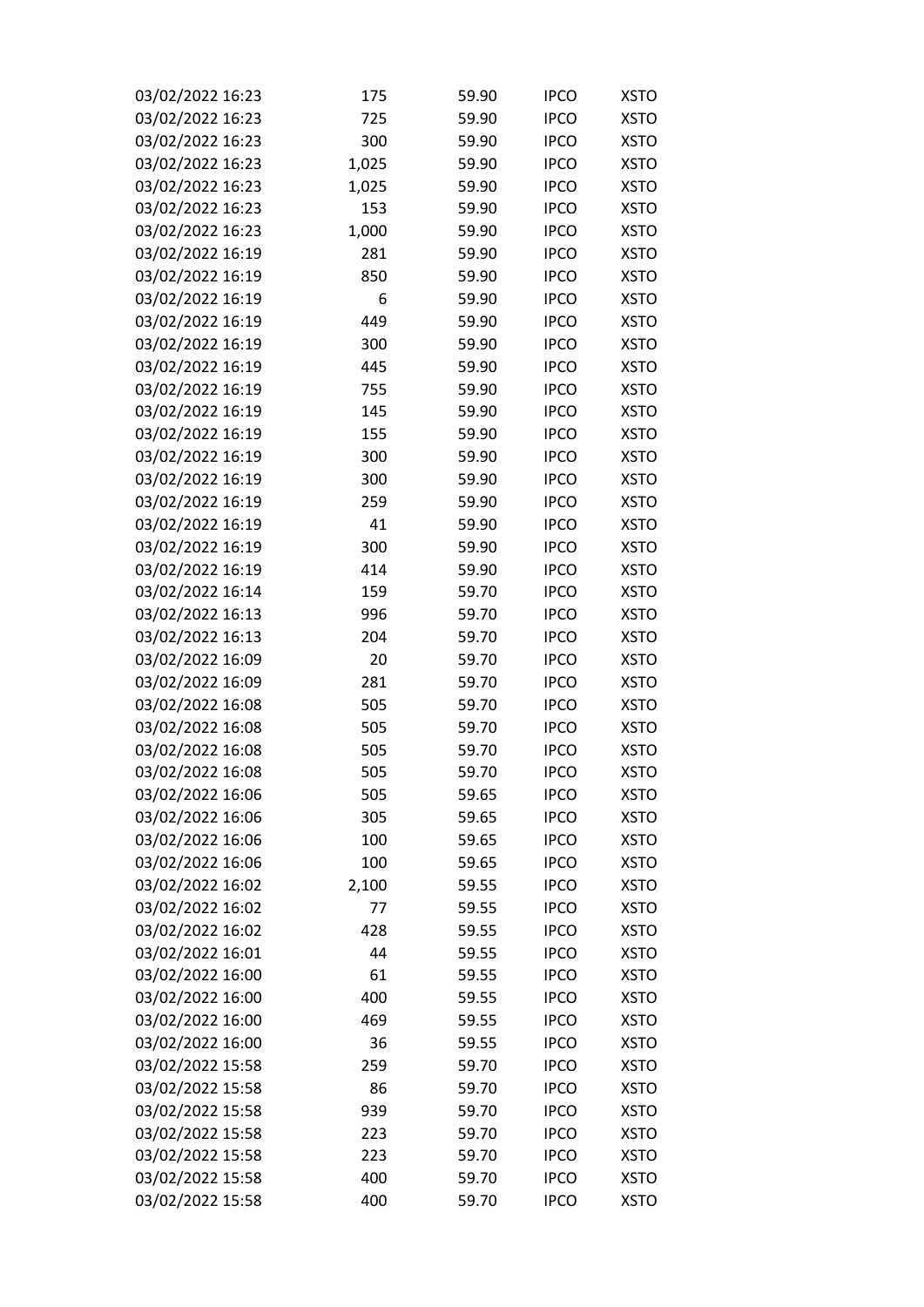| 03/02/2022 15:58 | $\overline{2}$ | 59.70 | <b>IPCO</b> | <b>XSTO</b> |
|------------------|----------------|-------|-------------|-------------|
| 03/02/2022 15:57 | 451            | 59.70 | <b>IPCO</b> | <b>XSTO</b> |
| 03/02/2022 15:57 | 414            | 59.70 | <b>IPCO</b> | <b>XSTO</b> |
| 03/02/2022 15:57 | 160            | 59.70 | <b>IPCO</b> | <b>XSTO</b> |
| 03/02/2022 15:57 | 1,025          | 59.70 | <b>IPCO</b> | <b>XSTO</b> |
| 03/02/2022 15:57 | 918            | 59.70 | <b>IPCO</b> | <b>XSTO</b> |
| 03/02/2022 15:57 | 422            | 59.70 | <b>IPCO</b> | <b>XSTO</b> |
| 03/02/2022 15:57 | 227            | 59.70 | <b>IPCO</b> | <b>XSTO</b> |
| 03/02/2022 15:57 | 376            | 59.70 | <b>IPCO</b> | <b>XSTO</b> |
| 03/02/2022 15:57 | 792            | 59.70 | <b>IPCO</b> | <b>XSTO</b> |
| 03/02/2022 15:57 | 125            | 59.70 | <b>IPCO</b> | <b>XSTO</b> |
| 03/02/2022 15:57 | 300            | 59.70 | <b>IPCO</b> | <b>XSTO</b> |
| 03/02/2022 15:57 | 100            | 59.70 | <b>IPCO</b> | <b>XSTO</b> |
| 03/02/2022 15:56 | 200            | 59.70 | <b>IPCO</b> | <b>XSTO</b> |
| 03/02/2022 15:56 | 300            | 59.70 | <b>IPCO</b> | <b>XSTO</b> |
| 03/02/2022 15:55 | 119            | 59.65 | <b>IPCO</b> | <b>XSTO</b> |
| 03/02/2022 15:55 | 633            | 59.65 | <b>IPCO</b> | <b>XSTO</b> |
| 03/02/2022 15:55 | 906            | 59.65 | <b>IPCO</b> | <b>XSTO</b> |
| 03/02/2022 15:54 | 92             | 59.75 | <b>IPCO</b> | <b>XSTO</b> |
| 03/02/2022 15:54 | 400            | 59.75 | <b>IPCO</b> | <b>XSTO</b> |
| 03/02/2022 15:54 | 100            | 59.75 | <b>IPCO</b> | <b>XSTO</b> |
| 03/02/2022 15:54 | 925            | 59.75 | <b>IPCO</b> | <b>XSTO</b> |
| 03/02/2022 15:54 | 100            | 59.75 | <b>IPCO</b> | <b>XSTO</b> |
| 03/02/2022 15:54 | 114            | 59.75 | <b>IPCO</b> | <b>XSTO</b> |
| 03/02/2022 15:54 | 1,025          | 59.75 | <b>IPCO</b> | <b>XSTO</b> |
| 03/02/2022 15:54 | 1,025          | 59.75 | <b>IPCO</b> | <b>XSTO</b> |
| 03/02/2022 15:54 | 1,025          | 59.75 | <b>IPCO</b> | <b>XSTO</b> |
| 03/02/2022 15:54 | 1,025          | 59.75 | <b>IPCO</b> | <b>XSTO</b> |
| 03/02/2022 15:54 | 1,000          | 59.75 | <b>IPCO</b> | <b>XSTO</b> |
| 03/02/2022 15:54 | 858            | 59.75 | <b>IPCO</b> | <b>XSTO</b> |
| 03/02/2022 15:54 | 270            | 59.75 | <b>IPCO</b> | <b>XSTO</b> |
| 03/02/2022 15:54 | 691            | 59.75 | <b>IPCO</b> | <b>XSTO</b> |
| 03/02/2022 15:54 | 177            | 59.75 | <b>IPCO</b> | <b>XSTO</b> |
| 03/02/2022 15:54 | 173            | 59.75 | <b>IPCO</b> | <b>XSTO</b> |
| 03/02/2022 15:54 | 1,000          | 59.75 | <b>IPCO</b> | <b>XSTO</b> |
| 03/02/2022 15:42 | 35,000         | 60.10 | <b>IPCO</b> | <b>XSTO</b> |
| 03/02/2022 15:37 | 1,255          | 60.15 | <b>IPCO</b> | <b>XSTO</b> |
| 03/02/2022 15:37 | 54             | 60.15 | <b>IPCO</b> | <b>XSTO</b> |
| 03/02/2022 15:37 | 455            | 60.15 | <b>IPCO</b> | <b>XSTO</b> |
| 03/02/2022 15:37 | 455            | 60.15 | <b>IPCO</b> | <b>XSTO</b> |
| 03/02/2022 15:37 | 400            | 60.15 | <b>IPCO</b> | <b>XSTO</b> |
| 03/02/2022 15:37 | 400            | 60.15 | <b>IPCO</b> | <b>XSTO</b> |
| 03/02/2022 15:37 | 455            | 60.15 | <b>IPCO</b> | <b>XSTO</b> |
| 03/02/2022 15:37 | 400            | 60.15 | <b>IPCO</b> | <b>XSTO</b> |
| 03/02/2022 15:37 | 455            | 60.15 | <b>IPCO</b> | <b>XSTO</b> |
| 03/02/2022 15:37 | 800            | 60.15 | <b>IPCO</b> | <b>XSTO</b> |
| 03/02/2022 15:37 | 604            | 60.15 | <b>IPCO</b> | <b>XSTO</b> |
| 03/02/2022 15:37 | 180            | 60.15 | <b>IPCO</b> | <b>XSTO</b> |
| 03/02/2022 15:36 | 1,000          | 60.10 | <b>IPCO</b> | <b>XSTO</b> |
| 03/02/2022 15:36 | 916            | 60.10 | <b>IPCO</b> | <b>XSTO</b> |
|                  |                |       |             |             |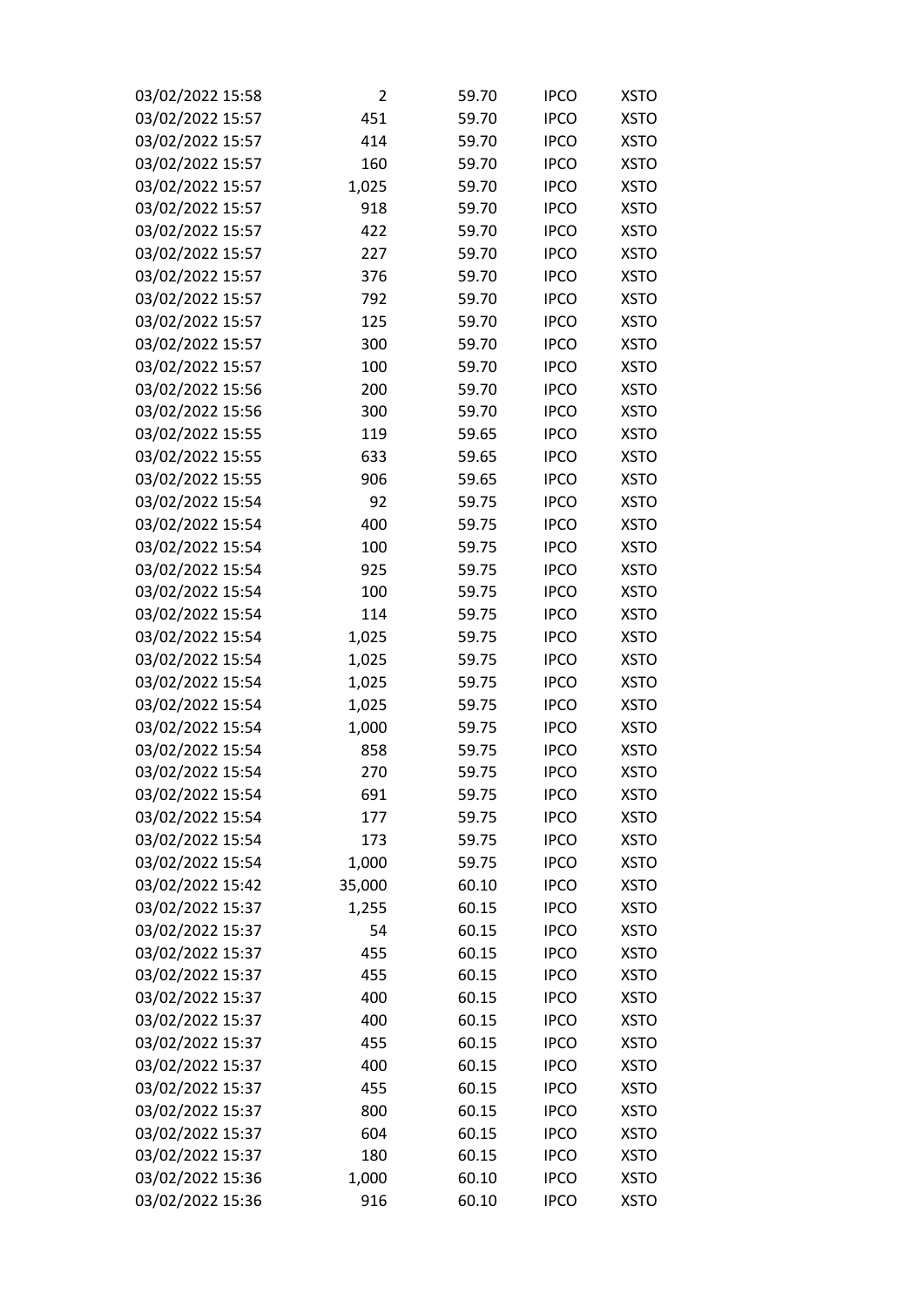| 03/02/2022 15:36 | 916   | 60.10 | <b>IPCO</b> | <b>XSTO</b> |
|------------------|-------|-------|-------------|-------------|
| 03/02/2022 15:36 | 916   | 60.10 | <b>IPCO</b> | <b>XSTO</b> |
| 03/02/2022 15:36 | 339   | 60.10 | <b>IPCO</b> | <b>XSTO</b> |
| 03/02/2022 15:33 | 585   | 60.20 | <b>IPCO</b> | <b>XSTO</b> |
| 03/02/2022 15:33 | 105   | 60.20 | <b>IPCO</b> | <b>XSTO</b> |
| 03/02/2022 15:33 | 100   | 60.20 | <b>IPCO</b> | <b>XSTO</b> |
| 03/02/2022 15:33 | 300   | 60.20 | <b>IPCO</b> | <b>XSTO</b> |
| 03/02/2022 15:33 | 70    | 60.20 | <b>IPCO</b> | <b>XSTO</b> |
| 03/02/2022 15:33 | 435   | 60.20 | <b>IPCO</b> | <b>XSTO</b> |
| 03/02/2022 15:33 | 505   | 60.20 | <b>IPCO</b> | <b>XSTO</b> |
| 03/02/2022 15:31 | 91    | 60.20 | <b>IPCO</b> | <b>XSTO</b> |
| 03/02/2022 15:31 | 414   | 60.20 | <b>IPCO</b> | <b>XSTO</b> |
| 03/02/2022 15:30 | 369   | 60.20 | <b>IPCO</b> | <b>XSTO</b> |
| 03/02/2022 15:30 | 731   | 60.20 | <b>IPCO</b> | <b>XSTO</b> |
| 03/02/2022 15:25 | 136   | 60.20 | <b>IPCO</b> | <b>XSTO</b> |
| 03/02/2022 15:25 | 278   | 60.20 | <b>IPCO</b> | <b>XSTO</b> |
| 03/02/2022 15:22 | 227   | 60.20 | <b>IPCO</b> | <b>XSTO</b> |
| 03/02/2022 15:22 | 227   | 60.20 | <b>IPCO</b> | <b>XSTO</b> |
| 03/02/2022 15:22 | 278   | 60.20 | <b>IPCO</b> | <b>XSTO</b> |
| 03/02/2022 15:22 | 136   | 60.20 | <b>IPCO</b> | <b>XSTO</b> |
| 03/02/2022 15:21 | 369   | 60.20 | <b>IPCO</b> | <b>XSTO</b> |
| 03/02/2022 15:21 | 505   | 60.20 | <b>IPCO</b> | <b>XSTO</b> |
| 03/02/2022 15:21 | 305   | 60.20 | <b>IPCO</b> | <b>XSTO</b> |
| 03/02/2022 15:21 | 505   | 60.20 | <b>IPCO</b> | <b>XSTO</b> |
| 03/02/2022 15:21 | 505   | 60.20 | <b>IPCO</b> | <b>XSTO</b> |
| 03/02/2022 15:21 | 1,683 | 60.20 | <b>IPCO</b> | <b>XSTO</b> |
| 03/02/2022 15:18 | 505   | 60.35 | <b>IPCO</b> | <b>XSTO</b> |
| 03/02/2022 15:17 | 131   | 60.25 | <b>IPCO</b> | <b>XSTO</b> |
| 03/02/2022 15:17 | 505   | 60.25 | <b>IPCO</b> | <b>XSTO</b> |
| 03/02/2022 14:51 | 1,255 | 60.10 | <b>IPCO</b> | <b>XSTO</b> |
| 03/02/2022 14:51 | 568   | 60.10 | <b>IPCO</b> | <b>XSTO</b> |
| 03/02/2022 14:51 | 1,071 | 60.10 | <b>IPCO</b> | <b>XSTO</b> |
| 03/02/2022 14:51 | 184   | 60.10 | <b>IPCO</b> | <b>XSTO</b> |
| 03/02/2022 14:51 | 1,235 | 60.10 | <b>IPCO</b> | <b>XSTO</b> |
| 03/02/2022 14:51 | 20    | 60.10 | <b>IPCO</b> | <b>XSTO</b> |
| 03/02/2022 14:46 | 53    | 60.10 | <b>IPCO</b> | <b>XSTO</b> |
| 03/02/2022 14:46 | 1,025 | 60.10 | <b>IPCO</b> | <b>XSTO</b> |
| 03/02/2022 14:46 | 2,542 | 60.10 | <b>IPCO</b> | <b>XSTO</b> |
| 03/02/2022 14:46 | 473   | 60.10 | <b>IPCO</b> | <b>XSTO</b> |
| 03/02/2022 14:46 | 552   | 60.10 | <b>IPCO</b> | <b>XSTO</b> |
| 03/02/2022 14:46 | 552   | 60.10 | <b>IPCO</b> | <b>XSTO</b> |
| 03/02/2022 14:46 | 473   | 60.10 | <b>IPCO</b> | <b>XSTO</b> |
| 03/02/2022 14:45 | 230   | 60.10 | <b>IPCO</b> | <b>XSTO</b> |
| 03/02/2022 14:45 | 1     | 60.10 | <b>IPCO</b> | <b>XSTO</b> |
| 03/02/2022 14:45 | 832   | 60.10 | <b>IPCO</b> | <b>XSTO</b> |
| 03/02/2022 14:45 | 192   | 60.10 | <b>IPCO</b> | <b>XSTO</b> |
| 03/02/2022 14:44 | 514   | 60.10 | <b>IPCO</b> | <b>XSTO</b> |
| 03/02/2022 14:44 | 511   | 60.10 | <b>IPCO</b> | <b>XSTO</b> |
| 03/02/2022 14:44 | 511   | 60.10 | <b>IPCO</b> | <b>XSTO</b> |
| 03/02/2022 14:44 | 514   | 60.10 | <b>IPCO</b> | <b>XSTO</b> |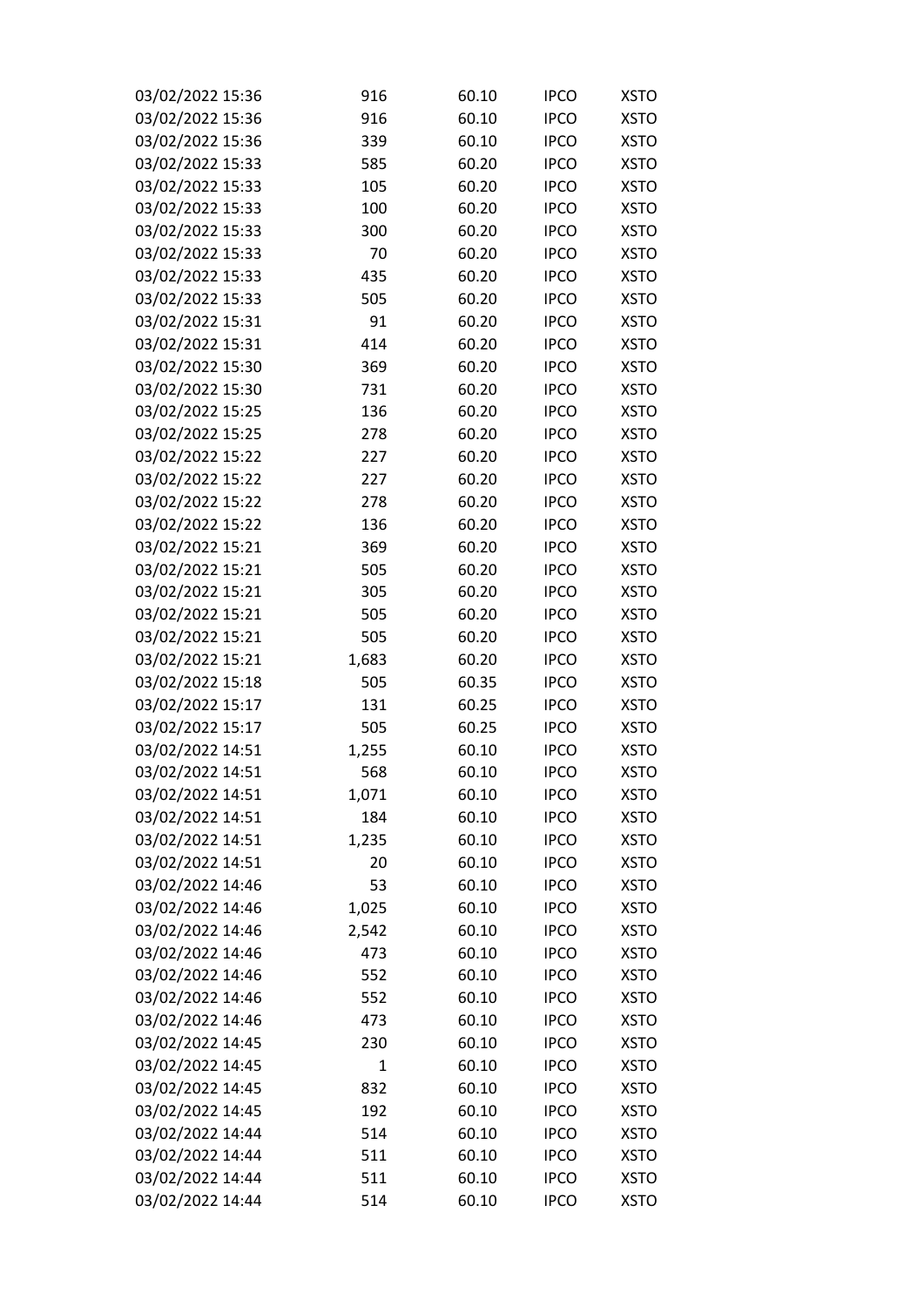| 03/02/2022 14:44 | 1,025        | 60.10 | <b>IPCO</b> | <b>XSTO</b> |
|------------------|--------------|-------|-------------|-------------|
| 03/02/2022 14:38 | 196          | 60.30 | <b>IPCO</b> | <b>XSTO</b> |
| 03/02/2022 14:38 | 405          | 60.30 | <b>IPCO</b> | <b>XSTO</b> |
| 03/02/2022 14:38 | 405          | 60.30 | <b>IPCO</b> | <b>XSTO</b> |
| 03/02/2022 14:30 | 405          | 60.30 | <b>IPCO</b> | <b>XSTO</b> |
| 03/02/2022 14:30 | 1,299        | 60.30 | <b>IPCO</b> | <b>XSTO</b> |
| 03/02/2022 14:26 | 25           | 60.25 | <b>IPCO</b> | <b>XSTO</b> |
| 03/02/2022 14:18 | 5            | 60.25 | <b>IPCO</b> | <b>XSTO</b> |
| 03/02/2022 14:17 | 405          | 60.25 | <b>IPCO</b> | <b>XSTO</b> |
| 03/02/2022 14:17 | 195          | 60.25 | <b>IPCO</b> | <b>XSTO</b> |
| 03/02/2022 13:56 | 225          | 60.25 | <b>IPCO</b> | <b>XSTO</b> |
| 03/02/2022 13:56 | 220          | 60.25 | <b>IPCO</b> | <b>XSTO</b> |
| 03/02/2022 13:56 | 225          | 60.25 | <b>IPCO</b> | <b>XSTO</b> |
| 03/02/2022 13:56 | 180          | 60.25 | <b>IPCO</b> | <b>XSTO</b> |
| 03/02/2022 11:52 | 405          | 60.05 | <b>IPCO</b> | <b>XSTO</b> |
| 03/02/2022 10:53 | 333          | 60.05 | <b>IPCO</b> | <b>XSTO</b> |
| 03/02/2022 10:53 | 72           | 60.05 | <b>IPCO</b> | <b>XSTO</b> |
| 02/02/2022 17:24 | 112          | 60.30 | <b>IPCO</b> | <b>XSTO</b> |
| 02/02/2022 17:24 | 43           | 60.30 | <b>IPCO</b> | <b>XSTO</b> |
| 02/02/2022 17:24 | 257          | 60.30 | <b>IPCO</b> | <b>XSTO</b> |
| 02/02/2022 17:24 | 185          | 60.30 | <b>IPCO</b> | <b>XSTO</b> |
| 02/02/2022 17:24 | 228          | 60.30 | <b>IPCO</b> | <b>XSTO</b> |
| 02/02/2022 17:24 | 213          | 60.30 | <b>IPCO</b> | <b>XSTO</b> |
| 02/02/2022 17:24 | 800          | 60.30 | <b>IPCO</b> | <b>XSTO</b> |
| 02/02/2022 17:24 | 16           | 60.25 | <b>IPCO</b> | <b>XSTO</b> |
| 02/02/2022 17:24 | 2,331        | 60.25 | <b>IPCO</b> | <b>XSTO</b> |
| 02/02/2022 17:24 | 182          | 60.25 | <b>IPCO</b> | <b>XSTO</b> |
| 02/02/2022 17:23 | 199          | 60.15 | <b>IPCO</b> | <b>XSTO</b> |
| 02/02/2022 17:23 | 268          | 60.15 | <b>IPCO</b> | <b>XSTO</b> |
| 02/02/2022 17:23 | 203          | 60.15 | <b>IPCO</b> | <b>XSTO</b> |
| 02/02/2022 17:22 | 228          | 60.10 | <b>IPCO</b> | <b>XSTO</b> |
| 02/02/2022 17:22 | 228          | 60.10 | <b>IPCO</b> | <b>XSTO</b> |
| 02/02/2022 17:22 | 228          | 60.10 | <b>IPCO</b> | <b>XSTO</b> |
| 02/02/2022 17:22 | 380          | 60.10 | <b>IPCO</b> | <b>XSTO</b> |
| 02/02/2022 17:06 | 365          | 60.30 | <b>IPCO</b> | <b>XSTO</b> |
| 02/02/2022 17:06 | 97           | 60.30 | <b>IPCO</b> | <b>XSTO</b> |
| 02/02/2022 17:03 | 570          | 60.30 | <b>IPCO</b> | <b>XSTO</b> |
| 02/02/2022 17:03 |              | 60.30 | <b>IPCO</b> |             |
|                  | 6,940<br>136 |       |             | <b>XSTO</b> |
| 02/02/2022 17:03 |              | 60.30 | <b>IPCO</b> | <b>XSTO</b> |
| 02/02/2022 17:03 | 2,500        | 60.30 | <b>IPCO</b> | <b>XSTO</b> |
| 02/02/2022 17:03 | 136          | 60.30 | <b>IPCO</b> | <b>XSTO</b> |
| 02/02/2022 17:03 | 434          | 60.30 | <b>IPCO</b> | <b>XSTO</b> |
| 02/02/2022 17:03 | 570          | 60.30 | <b>IPCO</b> | <b>XSTO</b> |
| 02/02/2022 17:03 | 570          | 60.30 | <b>IPCO</b> | <b>XSTO</b> |
| 02/02/2022 17:02 | 170          | 60.30 | <b>IPCO</b> | <b>XSTO</b> |
| 02/02/2022 17:02 | 97           | 60.30 | <b>IPCO</b> | <b>XSTO</b> |
| 02/02/2022 17:02 | 170          | 60.30 | <b>IPCO</b> | <b>XSTO</b> |
| 02/02/2022 17:02 | 400          | 60.30 | <b>IPCO</b> | <b>XSTO</b> |
| 02/02/2022 17:01 | 70           | 60.30 | <b>IPCO</b> | <b>XSTO</b> |
| 02/02/2022 17:00 | 500          | 60.30 | <b>IPCO</b> | <b>XSTO</b> |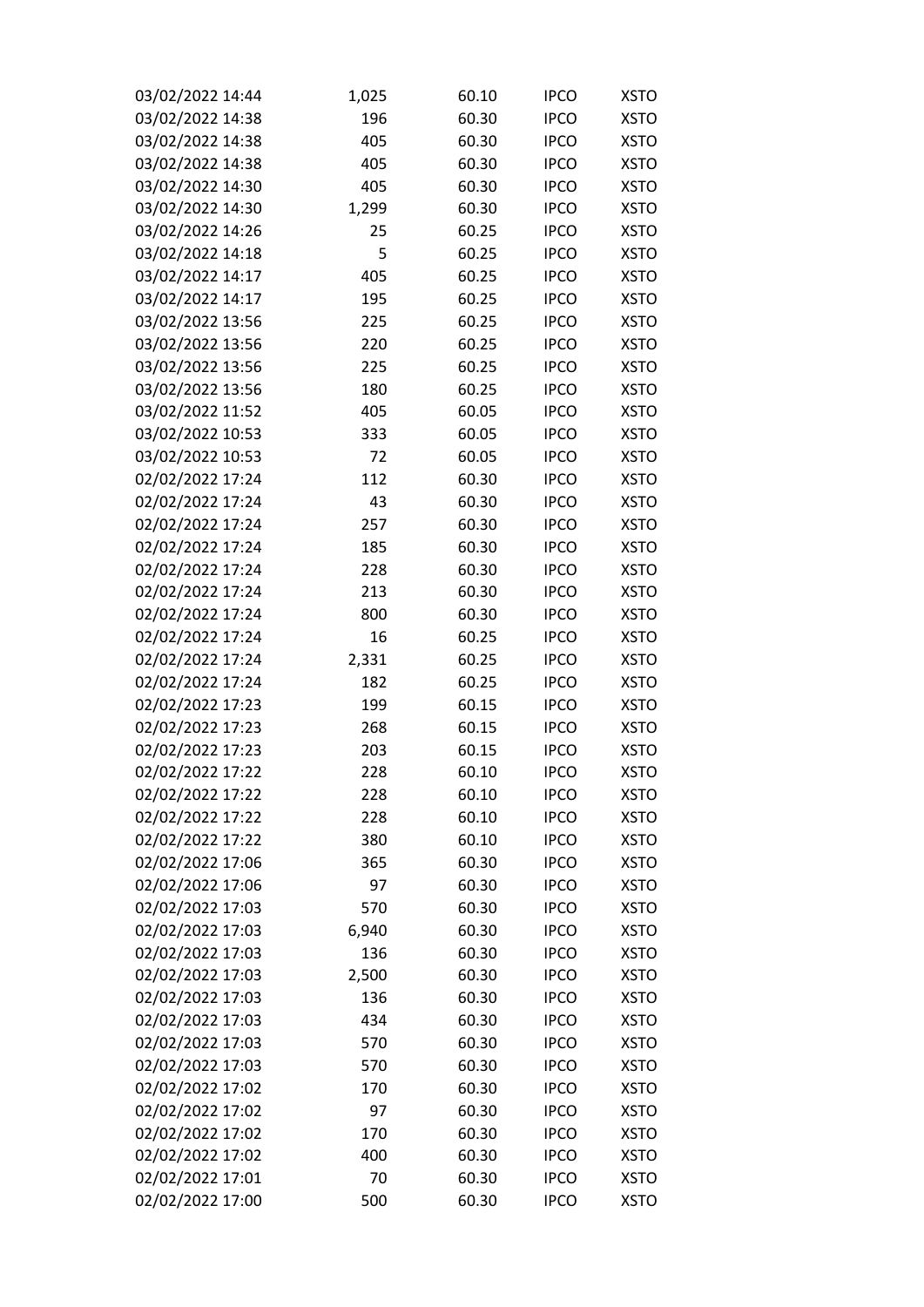| 02/02/2022 16:56 | 3     | 60.30 | <b>IPCO</b> | <b>XSTO</b> |
|------------------|-------|-------|-------------|-------------|
| 02/02/2022 16:56 | 327   | 60.30 | <b>IPCO</b> | <b>XSTO</b> |
| 02/02/2022 16:55 | 48    | 60.30 | <b>IPCO</b> | <b>XSTO</b> |
| 02/02/2022 16:55 | 192   | 60.30 | <b>IPCO</b> | <b>XSTO</b> |
| 02/02/2022 16:55 | 100   | 60.30 | <b>IPCO</b> | <b>XSTO</b> |
| 02/02/2022 16:55 | 400   | 60.30 | <b>IPCO</b> | <b>XSTO</b> |
| 02/02/2022 16:55 | 570   | 60.30 | <b>IPCO</b> | <b>XSTO</b> |
| 02/02/2022 16:50 | 236   | 60.30 | <b>IPCO</b> | <b>XSTO</b> |
| 02/02/2022 16:50 | 300   | 60.30 | <b>IPCO</b> | <b>XSTO</b> |
| 02/02/2022 16:48 | 34    | 60.30 | <b>IPCO</b> | <b>XSTO</b> |
| 02/02/2022 16:48 | 235   | 60.30 | <b>IPCO</b> | <b>XSTO</b> |
| 02/02/2022 16:48 | 566   | 60.30 | <b>IPCO</b> | <b>XSTO</b> |
| 02/02/2022 16:47 | 4     | 60.30 | <b>IPCO</b> | <b>XSTO</b> |
| 02/02/2022 16:45 | 570   | 60.30 | <b>IPCO</b> | <b>XSTO</b> |
| 02/02/2022 16:45 | 86    | 60.30 | <b>IPCO</b> | <b>XSTO</b> |
| 02/02/2022 16:45 | 401   | 60.30 | <b>IPCO</b> | <b>XSTO</b> |
| 02/02/2022 16:45 | 169   | 60.30 | <b>IPCO</b> | <b>XSTO</b> |
| 02/02/2022 16:42 | 570   | 60.30 | <b>IPCO</b> | <b>XSTO</b> |
| 02/02/2022 16:41 | 76    | 60.30 | <b>IPCO</b> | <b>XSTO</b> |
| 02/02/2022 16:41 | 166   | 60.30 | <b>IPCO</b> | <b>XSTO</b> |
| 02/02/2022 16:41 | 324   | 60.30 | <b>IPCO</b> | <b>XSTO</b> |
| 02/02/2022 16:41 | 170   | 60.30 | <b>IPCO</b> | <b>XSTO</b> |
| 02/02/2022 16:41 | 158   | 60.30 | <b>IPCO</b> | <b>XSTO</b> |
| 02/02/2022 16:41 | 242   | 60.30 | <b>IPCO</b> | <b>XSTO</b> |
| 02/02/2022 16:41 | 328   | 60.30 | <b>IPCO</b> | <b>XSTO</b> |
| 02/02/2022 16:34 | 1,636 | 60.30 | <b>IPCO</b> | <b>XSTO</b> |
| 02/02/2022 16:34 | 2,471 | 60.30 | <b>IPCO</b> | <b>XSTO</b> |
| 02/02/2022 16:34 | 356   | 60.30 | <b>IPCO</b> | <b>XSTO</b> |
| 02/02/2022 16:34 | 100   | 60.30 | <b>IPCO</b> | <b>XSTO</b> |
| 02/02/2022 16:34 | 100   | 60.30 | <b>IPCO</b> | <b>XSTO</b> |
| 02/02/2022 16:34 | 100   | 60.30 | <b>IPCO</b> | <b>XSTO</b> |
| 02/02/2022 16:34 | 3,000 | 60.30 | <b>IPCO</b> | <b>XSTO</b> |
| 02/02/2022 16:34 | 2,049 | 60.30 | <b>IPCO</b> | <b>XSTO</b> |
| 02/02/2022 16:34 | 188   | 60.30 | <b>IPCO</b> | <b>XSTO</b> |
| 02/02/2022 16:26 | 5,204 | 60.25 | <b>IPCO</b> | <b>XSTO</b> |
| 02/02/2022 16:26 | 400   | 60.25 | <b>IPCO</b> | <b>XSTO</b> |
| 02/02/2022 16:26 | 206   | 60.25 | <b>IPCO</b> | <b>XSTO</b> |
| 02/02/2022 16:26 | 1,067 | 60.25 | <b>IPCO</b> | <b>XSTO</b> |
| 02/02/2022 16:26 | 72    | 60.25 | <b>IPCO</b> | <b>XSTO</b> |
| 02/02/2022 16:26 | 268   | 60.25 | <b>IPCO</b> | <b>XSTO</b> |
| 02/02/2022 16:26 | 1,783 | 60.25 | <b>IPCO</b> | <b>XSTO</b> |
| 02/02/2022 16:26 | 1,000 | 60.25 | <b>IPCO</b> | <b>XSTO</b> |
| 02/02/2022 16:02 | 580   | 60.50 | <b>IPCO</b> | <b>XSTO</b> |
| 02/02/2022 16:02 | 97    | 60.50 | <b>IPCO</b> | <b>XSTO</b> |
| 02/02/2022 16:02 | 208   | 60.50 | <b>IPCO</b> | <b>XSTO</b> |
| 02/02/2022 16:02 | 186   | 60.50 | <b>IPCO</b> | <b>XSTO</b> |
| 02/02/2022 16:02 | 394   | 60.50 | <b>IPCO</b> | <b>XSTO</b> |
| 02/02/2022 16:02 | 186   | 60.50 | <b>IPCO</b> | <b>XSTO</b> |
| 02/02/2022 16:02 | 394   | 60.50 | <b>IPCO</b> | <b>XSTO</b> |
| 02/02/2022 16:00 | 580   | 60.50 | <b>IPCO</b> | <b>XSTO</b> |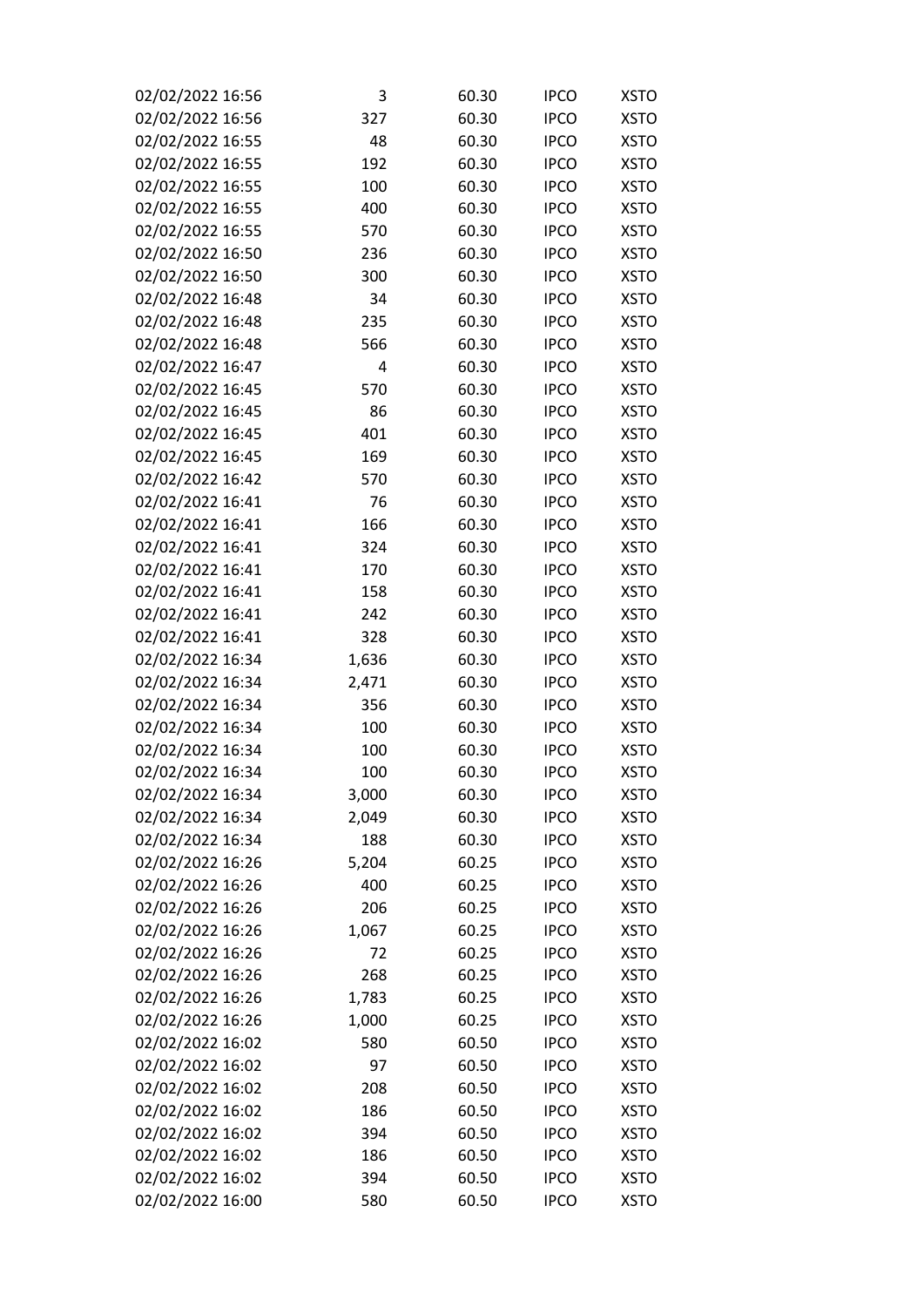| 02/02/2022 16:00 | 2,599  | 60.50 | <b>IPCO</b> | <b>XSTO</b> |
|------------------|--------|-------|-------------|-------------|
| 02/02/2022 15:57 | 580    | 60.50 | <b>IPCO</b> | <b>XSTO</b> |
| 02/02/2022 15:57 | 580    | 60.50 | <b>IPCO</b> | <b>XSTO</b> |
| 02/02/2022 15:57 | 3      | 60.50 | <b>IPCO</b> | <b>XSTO</b> |
| 02/02/2022 15:57 | 577    | 60.50 | <b>IPCO</b> | <b>XSTO</b> |
| 02/02/2022 15:57 | 74     | 60.50 | <b>IPCO</b> | <b>XSTO</b> |
| 02/02/2022 15:57 | 74     | 60.50 | <b>IPCO</b> | <b>XSTO</b> |
| 02/02/2022 15:57 | 506    | 60.50 | <b>IPCO</b> | <b>XSTO</b> |
| 02/02/2022 15:57 | 580    | 60.50 | <b>IPCO</b> | <b>XSTO</b> |
| 02/02/2022 15:57 | 580    | 60.50 | <b>IPCO</b> | <b>XSTO</b> |
| 02/02/2022 15:57 | 580    | 60.50 | <b>IPCO</b> | <b>XSTO</b> |
| 02/02/2022 15:57 | 62     | 60.50 | <b>IPCO</b> | <b>XSTO</b> |
| 02/02/2022 15:57 | 62     | 60.50 | <b>IPCO</b> | <b>XSTO</b> |
| 02/02/2022 15:57 | 518    | 60.50 | <b>IPCO</b> | <b>XSTO</b> |
| 02/02/2022 15:51 | 167    | 60.65 | <b>IPCO</b> | <b>XSTO</b> |
| 02/02/2022 15:50 | 1,003  | 60.65 | <b>IPCO</b> | <b>XSTO</b> |
| 02/02/2022 15:50 | 705    | 60.65 | <b>IPCO</b> | <b>XSTO</b> |
| 02/02/2022 15:50 | 705    | 60.65 | <b>IPCO</b> | <b>XSTO</b> |
| 02/02/2022 15:45 | 10     | 60.65 | <b>IPCO</b> | <b>XSTO</b> |
| 02/02/2022 15:41 | 506    | 60.65 | <b>IPCO</b> | <b>XSTO</b> |
| 02/02/2022 15:41 | 189    | 60.65 | <b>IPCO</b> | <b>XSTO</b> |
| 02/02/2022 15:41 | 705    | 60.65 | <b>IPCO</b> | <b>XSTO</b> |
| 02/02/2022 15:41 | 505    | 60.65 | <b>IPCO</b> | <b>XSTO</b> |
| 02/02/2022 15:41 | 100    | 60.65 | <b>IPCO</b> | <b>XSTO</b> |
| 02/02/2022 15:38 | 100    | 60.65 | <b>IPCO</b> | <b>XSTO</b> |
| 02/02/2022 15:36 | 111    | 60.65 | <b>IPCO</b> | <b>XSTO</b> |
| 02/02/2022 15:36 | 705    | 60.65 | <b>IPCO</b> | <b>XSTO</b> |
| 02/02/2022 15:36 | 705    | 60.65 | <b>IPCO</b> | <b>XSTO</b> |
| 02/02/2022 15:35 | 279    | 60.65 | <b>IPCO</b> | <b>XSTO</b> |
| 02/02/2022 15:35 | 55     | 60.65 | <b>IPCO</b> | <b>XSTO</b> |
| 02/02/2022 15:35 | 371    | 60.65 | <b>IPCO</b> | <b>XSTO</b> |
| 02/02/2022 12:29 | 405    | 60.65 | <b>IPCO</b> | <b>XSTO</b> |
| 02/02/2022 11:17 | 559    | 60.65 | <b>IPCO</b> | <b>XSTO</b> |
| 02/02/2022 11:17 | 303    | 60.65 | <b>IPCO</b> | <b>XSTO</b> |
| 02/02/2022 11:16 | 386    | 60.65 | <b>IPCO</b> | <b>XSTO</b> |
| 02/02/2022 11:16 | 16     | 60.65 | <b>IPCO</b> | <b>XSTO</b> |
| 02/02/2022 11:11 | 47,445 | 60.70 | <b>IPCO</b> | <b>XSTO</b> |
| 02/02/2022 11:10 | 677    | 60.65 | <b>IPCO</b> | <b>XSTO</b> |
| 02/02/2022 11:10 | 28     | 60.65 | <b>IPCO</b> | <b>XSTO</b> |
| 02/02/2022 11:10 | 705    | 60.65 | <b>IPCO</b> | <b>XSTO</b> |
| 01/02/2022 15:39 | 30     | 60.30 | <b>IPCO</b> | <b>XSTO</b> |
| 01/02/2022 15:39 | 505    | 60.30 | <b>IPCO</b> | <b>XSTO</b> |
| 01/02/2022 15:38 | 99     | 60.30 | <b>IPCO</b> | <b>XSTO</b> |
| 01/02/2022 15:38 | 406    | 60.30 | <b>IPCO</b> | <b>XSTO</b> |
| 01/02/2022 15:38 | 1,270  | 60.30 | <b>IPCO</b> | <b>XSTO</b> |
| 01/02/2022 15:38 | 190    | 60.30 | <b>IPCO</b> | <b>XSTO</b> |
| 01/02/2022 15:38 | 1,000  | 60.30 | <b>IPCO</b> | <b>XSTO</b> |
| 01/02/2022 15:38 | 1,500  | 60.30 | <b>IPCO</b> | <b>XSTO</b> |
| 01/02/2022 15:33 | 250    | 60.30 | <b>IPCO</b> | <b>XSTO</b> |
| 01/02/2022 15:33 | 700    | 60.30 | <b>IPCO</b> | <b>XSTO</b> |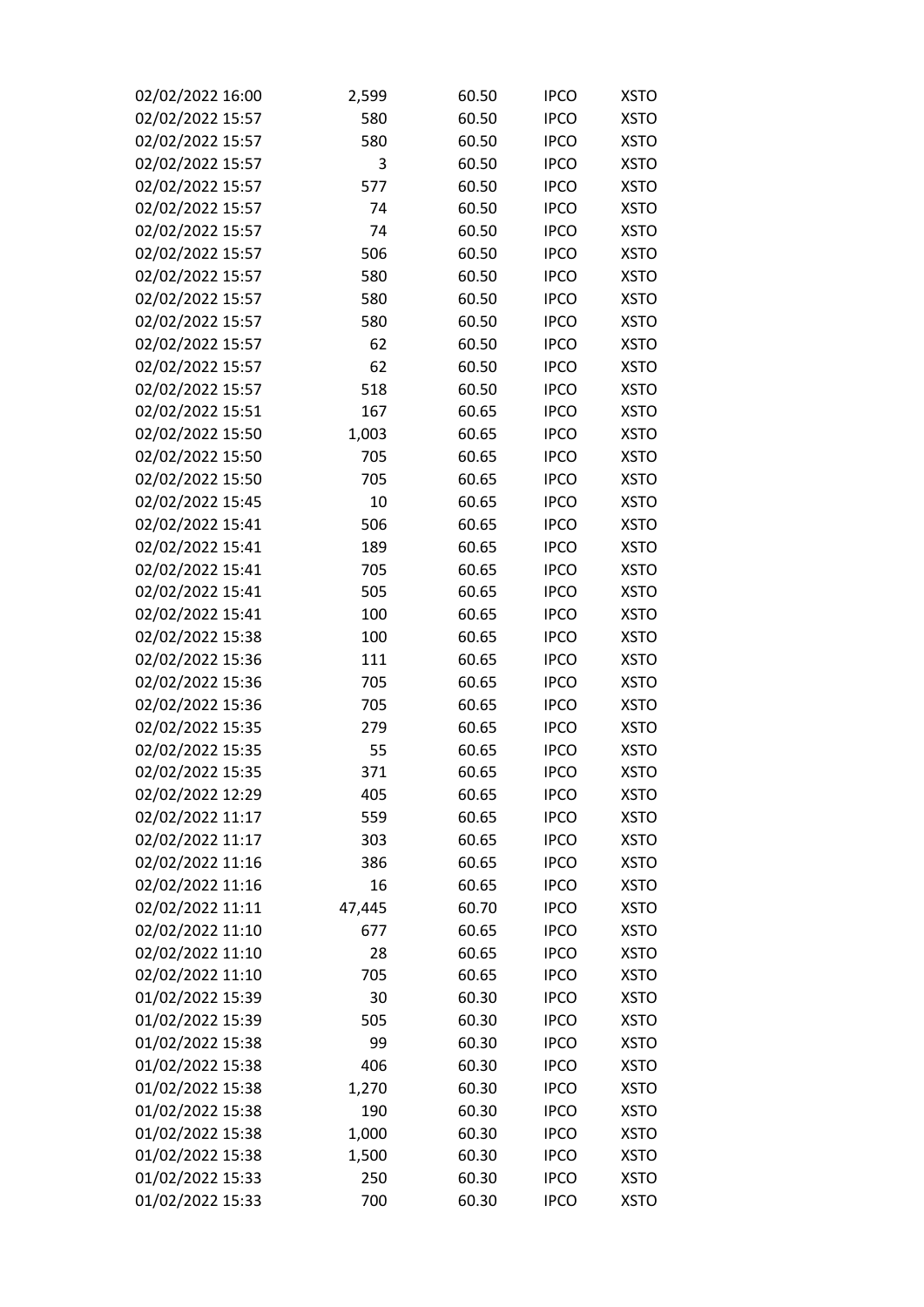| 01/02/2022 15:33 | 600   | 60.30 | <b>IPCO</b> | <b>XSTO</b> |
|------------------|-------|-------|-------------|-------------|
| 01/02/2022 15:33 | 400   | 60.30 | <b>IPCO</b> | <b>XSTO</b> |
| 01/02/2022 15:33 | 31    | 60.30 | <b>IPCO</b> | <b>XSTO</b> |
| 01/02/2022 15:33 | 586   | 60.30 | <b>IPCO</b> | <b>XSTO</b> |
| 01/02/2022 15:33 | 303   | 60.30 | <b>IPCO</b> | <b>XSTO</b> |
| 01/02/2022 15:32 | 300   | 60.30 | <b>IPCO</b> | <b>XSTO</b> |
| 01/02/2022 15:32 | 300   | 60.30 | <b>IPCO</b> | <b>XSTO</b> |
| 01/02/2022 15:32 | 30    | 60.30 | <b>IPCO</b> | <b>XSTO</b> |
| 01/02/2022 15:32 | 1,550 | 60.30 | <b>IPCO</b> | <b>XSTO</b> |
| 01/02/2022 15:32 | 850   | 60.30 | <b>IPCO</b> | <b>XSTO</b> |
| 01/02/2022 15:32 | 477   | 60.30 | <b>IPCO</b> | <b>XSTO</b> |
| 01/02/2022 15:32 | 659   | 60.30 | <b>IPCO</b> | <b>XSTO</b> |
| 01/02/2022 15:32 | 128   | 60.30 | <b>IPCO</b> | <b>XSTO</b> |
| 01/02/2022 15:32 | 286   | 60.30 | <b>IPCO</b> | <b>XSTO</b> |
| 01/02/2022 15:32 | 1,000 | 60.30 | <b>IPCO</b> | <b>XSTO</b> |
| 01/02/2022 15:32 | 255   | 60.30 | <b>IPCO</b> | <b>XSTO</b> |
| 01/02/2022 15:32 | 402   | 60.30 | <b>IPCO</b> | <b>XSTO</b> |
| 01/02/2022 15:32 | 172   | 60.30 | <b>IPCO</b> | <b>XSTO</b> |
| 01/02/2022 15:32 | 600   | 60.30 | <b>IPCO</b> | <b>XSTO</b> |
| 01/02/2022 15:32 | 121   | 60.30 | <b>IPCO</b> | <b>XSTO</b> |
| 01/02/2022 15:32 | 200   | 60.40 | <b>IPCO</b> | <b>XSTO</b> |
| 01/02/2022 15:32 | 705   | 60.40 | <b>IPCO</b> | <b>XSTO</b> |
| 01/02/2022 15:31 | 89    | 60.40 | <b>IPCO</b> | <b>XSTO</b> |
| 01/02/2022 15:31 | 450   | 60.40 | <b>IPCO</b> | <b>XSTO</b> |
| 01/02/2022 15:31 | 255   | 60.40 | <b>IPCO</b> | <b>XSTO</b> |
| 01/02/2022 15:31 | 216   | 60.50 | <b>IPCO</b> | <b>XSTO</b> |
| 01/02/2022 15:31 | 705   | 60.50 | <b>IPCO</b> | <b>XSTO</b> |
| 01/02/2022 15:31 | 705   | 60.50 | <b>IPCO</b> | <b>XSTO</b> |
| 01/02/2022 15:31 | 193   | 60.50 | <b>IPCO</b> | <b>XSTO</b> |
| 01/02/2022 15:31 | 31    | 60.50 | <b>IPCO</b> | <b>XSTO</b> |
| 01/02/2022 15:29 | 22    | 60.50 | <b>IPCO</b> | <b>XSTO</b> |
| 01/02/2022 15:17 | 652   | 60.50 | <b>IPCO</b> | <b>XSTO</b> |
| 01/02/2022 15:13 | 2,200 | 60.65 | <b>IPCO</b> | <b>XSTO</b> |
| 01/02/2022 15:13 | 800   | 60.65 | <b>IPCO</b> | <b>XSTO</b> |
| 01/02/2022 15:13 | 2,000 | 60.65 | <b>IPCO</b> | <b>XSTO</b> |
| 01/02/2022 15:12 | 107   | 60.50 | <b>IPCO</b> | <b>XSTO</b> |
| 01/02/2022 15:12 | 587   | 60.50 | <b>IPCO</b> | <b>XSTO</b> |
| 01/02/2022 15:12 | 11    | 60.50 | <b>IPCO</b> | <b>XSTO</b> |
| 01/02/2022 15:10 | 705   | 60.45 | <b>IPCO</b> | <b>XSTO</b> |
| 01/02/2022 15:10 | 1,066 | 60.45 | <b>IPCO</b> | <b>XSTO</b> |
| 01/02/2022 15:08 | 378   | 60.55 | <b>IPCO</b> | <b>XSTO</b> |
| 01/02/2022 15:08 | 201   | 60.55 | <b>IPCO</b> | <b>XSTO</b> |
| 01/02/2022 15:08 | 627   | 60.55 | <b>IPCO</b> | <b>XSTO</b> |
| 01/02/2022 15:08 | 558   | 60.55 | <b>IPCO</b> | <b>XSTO</b> |
| 01/02/2022 15:08 | 2,000 | 60.55 | <b>IPCO</b> | <b>XSTO</b> |
| 01/02/2022 15:08 | 236   | 60.50 | <b>IPCO</b> | <b>XSTO</b> |
| 01/02/2022 15:08 | 1,000 | 60.50 | <b>IPCO</b> | <b>XSTO</b> |
| 01/02/2022 15:06 | 705   | 60.40 | <b>IPCO</b> | <b>XSTO</b> |
| 01/02/2022 15:05 | 407   | 60.40 | <b>IPCO</b> | <b>XSTO</b> |
| 01/02/2022 15:05 | 298   | 60.40 | <b>IPCO</b> | <b>XSTO</b> |
|                  |       |       |             |             |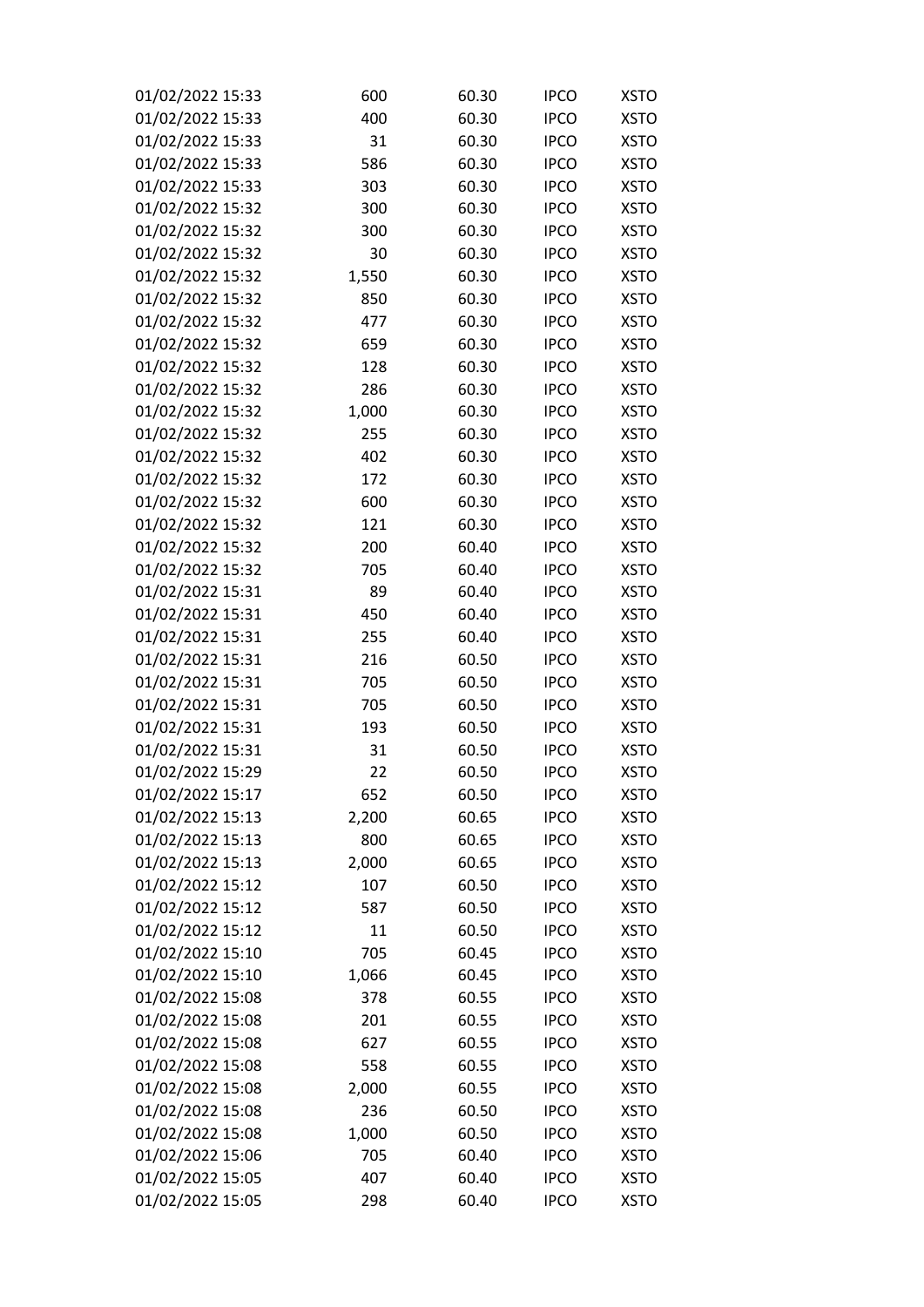| 01/02/2022 15:05 | 81          | 60.40 | <b>IPCO</b> | <b>XSTO</b> |
|------------------|-------------|-------|-------------|-------------|
| 01/02/2022 15:05 | 89          | 60.40 | <b>IPCO</b> | <b>XSTO</b> |
| 01/02/2022 15:05 | 373         | 60.55 | <b>IPCO</b> | <b>XSTO</b> |
| 01/02/2022 15:04 | 84          | 60.55 | <b>IPCO</b> | <b>XSTO</b> |
| 01/02/2022 15:03 | 521         | 60.55 | <b>IPCO</b> | <b>XSTO</b> |
| 01/02/2022 15:03 | 85          | 60.55 | <b>IPCO</b> | <b>XSTO</b> |
| 01/02/2022 15:03 | 520         | 60.55 | <b>IPCO</b> | <b>XSTO</b> |
| 01/02/2022 15:03 | 324         | 60.55 | <b>IPCO</b> | <b>XSTO</b> |
| 01/02/2022 15:03 | 131         | 60.55 | <b>IPCO</b> | <b>XSTO</b> |
| 01/02/2022 14:57 | $\mathbf 1$ | 60.55 | <b>IPCO</b> | <b>XSTO</b> |
| 01/02/2022 14:57 | 473         | 60.55 | <b>IPCO</b> | <b>XSTO</b> |
| 01/02/2022 14:57 | 191         | 60.55 | <b>IPCO</b> | <b>XSTO</b> |
| 01/02/2022 14:57 | 414         | 60.55 | <b>IPCO</b> | <b>XSTO</b> |
| 01/02/2022 14:57 | 27          | 60.55 | <b>IPCO</b> | <b>XSTO</b> |
| 01/02/2022 14:56 | 578         | 60.55 | <b>IPCO</b> | <b>XSTO</b> |
| 01/02/2022 14:56 | 673         | 60.55 | <b>IPCO</b> | <b>XSTO</b> |
| 01/02/2022 14:56 | 534         | 60.55 | <b>IPCO</b> | <b>XSTO</b> |
| 01/02/2022 14:48 | $\mathbf 1$ | 60.55 | <b>IPCO</b> | <b>XSTO</b> |
| 01/02/2022 14:48 | 70          | 60.55 | <b>IPCO</b> | <b>XSTO</b> |
| 01/02/2022 14:22 | 59          | 60.75 | <b>IPCO</b> | <b>XSTO</b> |
| 01/02/2022 14:22 | 1,310       | 60.75 | <b>IPCO</b> | <b>XSTO</b> |
| 01/02/2022 14:22 | 946         | 60.75 | <b>IPCO</b> | <b>XSTO</b> |
| 01/02/2022 14:22 | 92          | 60.75 | <b>IPCO</b> | <b>XSTO</b> |
| 01/02/2022 14:21 | 10          | 60.75 | <b>IPCO</b> | <b>XSTO</b> |
| 01/02/2022 14:21 | 354         | 60.75 | <b>IPCO</b> | <b>XSTO</b> |
| 01/02/2022 14:21 | 882         | 60.75 | <b>IPCO</b> | <b>XSTO</b> |
| 01/02/2022 14:20 | 896         | 60.65 | <b>IPCO</b> | <b>XSTO</b> |
| 01/02/2022 14:20 | 1,104       | 60.65 | <b>IPCO</b> | <b>XSTO</b> |
| 01/02/2022 14:19 | 414         | 60.65 | <b>IPCO</b> | <b>XSTO</b> |
| 01/02/2022 14:09 | 1,118       | 60.75 | <b>IPCO</b> | <b>XSTO</b> |
| 01/02/2022 14:09 | 505         | 60.70 | <b>IPCO</b> | <b>XSTO</b> |
| 01/02/2022 14:09 | 328         | 60.70 | <b>IPCO</b> | <b>XSTO</b> |
| 01/02/2022 14:09 | 177         | 60.70 | <b>IPCO</b> | <b>XSTO</b> |
| 01/02/2022 14:09 | 505         | 60.70 | <b>IPCO</b> | <b>XSTO</b> |
| 01/02/2022 14:09 | 673         | 60.70 | <b>IPCO</b> | <b>XSTO</b> |
| 01/02/2022 14:09 | 72          | 60.70 | <b>IPCO</b> | <b>XSTO</b> |
| 01/02/2022 14:09 | 505         | 60.70 | <b>IPCO</b> | <b>XSTO</b> |
| 01/02/2022 14:09 | 140         | 60.70 | <b>IPCO</b> | <b>XSTO</b> |
| 01/02/2022 14:09 | 5           | 60.70 | <b>IPCO</b> | <b>XSTO</b> |
| 01/02/2022 14:09 | 360         | 60.70 | <b>IPCO</b> | <b>XSTO</b> |
| 01/02/2022 14:09 | 140         | 60.70 | <b>IPCO</b> | <b>XSTO</b> |
| 01/02/2022 14:09 | 283         | 60.70 | <b>IPCO</b> | <b>XSTO</b> |
| 01/02/2022 14:09 | 189         | 60.70 | <b>IPCO</b> | <b>XSTO</b> |
| 01/02/2022 13:28 | 647         | 60.50 | <b>IPCO</b> | <b>XSTO</b> |
| 01/02/2022 13:23 | 1,310       | 60.50 | <b>IPCO</b> | <b>XSTO</b> |
| 01/02/2022 13:23 | 666         | 60.50 | <b>IPCO</b> | <b>XSTO</b> |
| 01/02/2022 13:19 | 360         | 60.50 | <b>IPCO</b> | <b>XSTO</b> |
| 01/02/2022 13:19 | 339         | 60.50 | <b>IPCO</b> | <b>XSTO</b> |
| 01/02/2022 13:19 | 527         | 60.50 | <b>IPCO</b> | <b>XSTO</b> |
| 01/02/2022 13:04 | 84          | 60.50 | <b>IPCO</b> | <b>XSTO</b> |
|                  |             |       |             |             |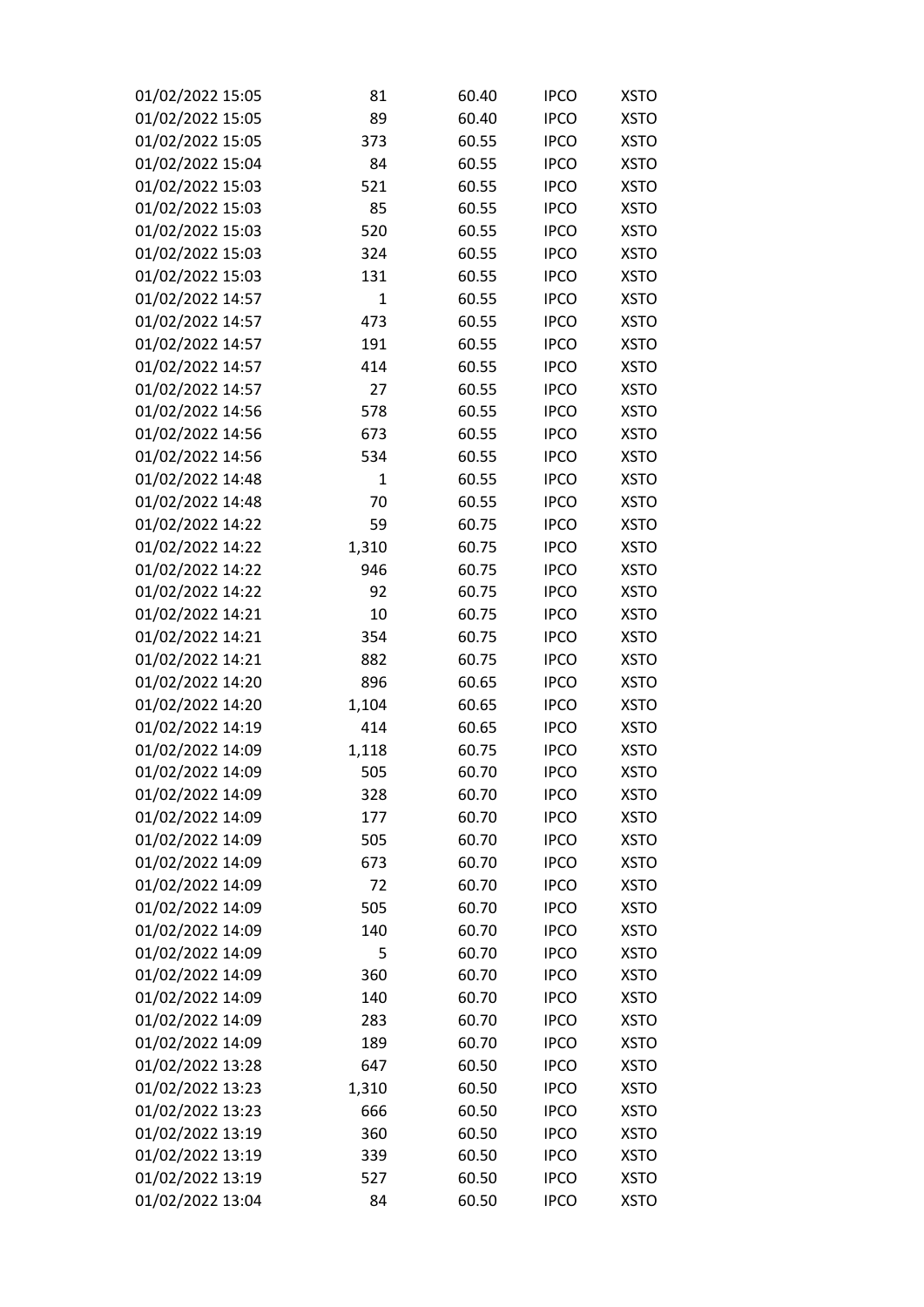| 01/02/2022 12:28 | 10  | 60.40 | <b>IPCO</b> | <b>XSTO</b> |
|------------------|-----|-------|-------------|-------------|
| 01/02/2022 11:19 | 606 | 60.40 | <b>IPCO</b> | <b>XSTO</b> |
| 01/02/2022 11:02 | 400 | 60.30 | <b>IPCO</b> | <b>XSTO</b> |
| 01/02/2022 11:02 | 705 | 60.30 | <b>IPCO</b> | <b>XSTO</b> |
| 01/02/2022 10:53 | 455 | 60.50 | <b>IPCO</b> | <b>XSTO</b> |
| 01/02/2022 10:53 | 218 | 60.50 | <b>IPCO</b> | <b>XSTO</b> |
| 01/02/2022 10:52 | 287 | 60.50 | <b>IPCO</b> | <b>XSTO</b> |
| 01/02/2022 10:52 | 505 | 60.50 | <b>IPCO</b> | <b>XSTO</b> |
| 01/02/2022 10:52 | 76  | 60.50 | <b>IPCO</b> | <b>XSTO</b> |
| 01/02/2022 10:52 | 59  | 60.50 | <b>IPCO</b> | <b>XSTO</b> |
| 01/02/2022 10:52 | 76  | 60.50 | <b>IPCO</b> | <b>XSTO</b> |
| 01/02/2022 10:52 | 76  | 60.50 | <b>IPCO</b> | <b>XSTO</b> |
| 01/02/2022 10:52 | 218 | 60.50 | <b>IPCO</b> | <b>XSTO</b> |
| 01/02/2022 10:52 | 120 | 60.50 | <b>IPCO</b> | <b>XSTO</b> |
| 01/02/2022 10:52 | 145 | 60.50 | <b>IPCO</b> | <b>XSTO</b> |
| 01/02/2022 10:51 | 230 | 60.50 | <b>IPCO</b> | <b>XSTO</b> |
| 01/02/2022 10:51 | 10  | 60.50 | <b>IPCO</b> | <b>XSTO</b> |
| 01/02/2022 10:48 | 505 | 60.50 | <b>IPCO</b> | <b>XSTO</b> |
| 01/02/2022 10:44 | 505 | 60.50 | <b>IPCO</b> | <b>XSTO</b> |
| 01/02/2022 10:43 | 505 | 60.50 | <b>IPCO</b> | <b>XSTO</b> |
| 01/02/2022 10:43 | 15  | 60.50 | <b>IPCO</b> | <b>XSTO</b> |
| 01/02/2022 10:43 | 124 | 60.50 | <b>IPCO</b> | <b>XSTO</b> |
| 01/02/2022 10:43 | 366 | 60.50 | <b>IPCO</b> | <b>XSTO</b> |
| 01/02/2022 10:30 | 331 | 60.50 | <b>IPCO</b> | <b>XSTO</b> |
| 01/02/2022 10:30 | 174 | 60.50 | <b>IPCO</b> | <b>XSTO</b> |
| 01/02/2022 09:20 | 415 | 60.50 | <b>IPCO</b> | <b>XSTO</b> |
| 01/02/2022 09:19 | 655 | 60.50 | <b>IPCO</b> | <b>XSTO</b> |
| 01/02/2022 09:19 | 655 | 60.50 | <b>IPCO</b> | <b>XSTO</b> |
| 01/02/2022 09:19 | 50  | 60.50 | <b>IPCO</b> | <b>XSTO</b> |
| 01/02/2022 09:19 | 605 | 60.50 | <b>IPCO</b> | <b>XSTO</b> |
| 01/02/2022 09:19 | 655 | 60.50 | <b>IPCO</b> | <b>XSTO</b> |
| 01/02/2022 09:14 | 631 | 60.50 | <b>IPCO</b> | <b>XSTO</b> |
| 01/02/2022 09:12 | 8   | 60.50 | <b>IPCO</b> | <b>XSTO</b> |
| 01/02/2022 09:12 | 16  | 60.50 | <b>IPCO</b> | <b>XSTO</b> |
| 01/02/2022 09:12 | 223 | 60.50 | <b>IPCO</b> | <b>XSTO</b> |
| 01/02/2022 09:10 | 32  | 60.50 | <b>IPCO</b> | <b>XSTO</b> |
| 01/02/2022 09:05 | 400 | 60.50 | <b>IPCO</b> | <b>XSTO</b> |
| 01/02/2022 09:05 | 424 | 60.50 | <b>IPCO</b> | <b>XSTO</b> |
|                  | 231 |       |             |             |
| 01/02/2022 09:05 |     | 60.50 | <b>IPCO</b> | <b>XSTO</b> |
| 31/01/2022 17:24 | 154 | 60.80 | <b>IPCO</b> | <b>XSTO</b> |
| 31/01/2022 17:24 | 376 | 60.80 | <b>IPCO</b> | <b>XSTO</b> |
| 31/01/2022 17:24 | 4   | 60.75 | <b>IPCO</b> | <b>XSTO</b> |
| 31/01/2022 17:24 | 605 | 60.75 | <b>IPCO</b> | <b>XSTO</b> |
| 31/01/2022 17:24 | 884 | 60.75 | <b>IPCO</b> | <b>XSTO</b> |
| 31/01/2022 17:24 | 950 | 60.75 | <b>IPCO</b> | <b>XSTO</b> |
| 31/01/2022 17:24 | 725 | 60.70 | <b>IPCO</b> | <b>XSTO</b> |
| 31/01/2022 17:24 | 650 | 60.70 | <b>IPCO</b> | <b>XSTO</b> |
| 31/01/2022 17:24 | 22  | 60.65 | <b>IPCO</b> | <b>XSTO</b> |
| 31/01/2022 17:24 | 25  | 60.65 | <b>IPCO</b> | <b>XSTO</b> |
| 31/01/2022 17:23 | 252 | 60.60 | <b>IPCO</b> | <b>XSTO</b> |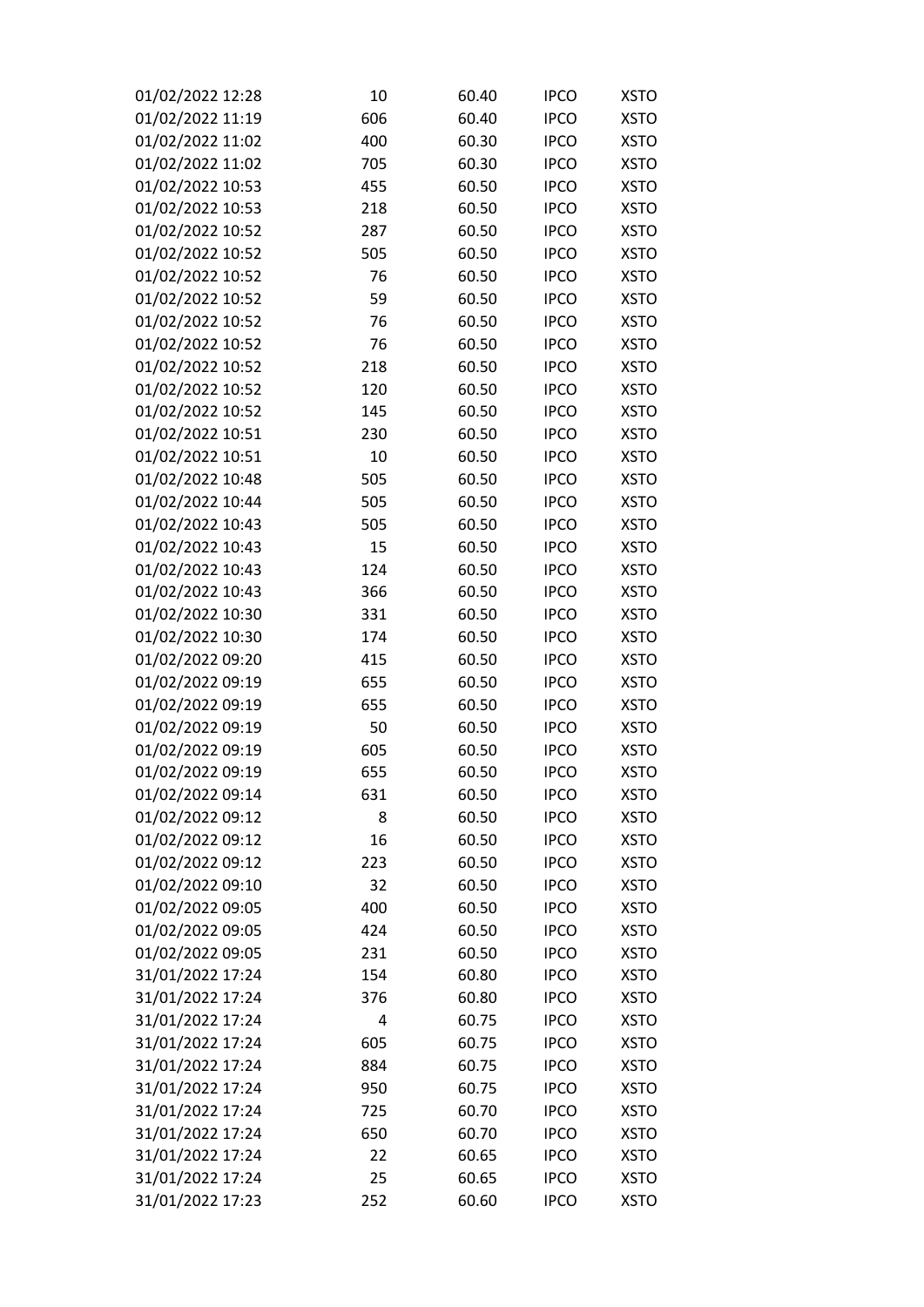| 31/01/2022 17:19 | 180   | 60.60 | <b>IPCO</b> | <b>XSTO</b> |
|------------------|-------|-------|-------------|-------------|
| 31/01/2022 17:19 | 173   | 60.60 | <b>IPCO</b> | <b>XSTO</b> |
| 31/01/2022 16:55 | 51    | 60.80 | <b>IPCO</b> | <b>XSTO</b> |
| 31/01/2022 16:55 | 359   | 60.80 | <b>IPCO</b> | <b>XSTO</b> |
| 31/01/2022 16:55 | 126   | 60.80 | <b>IPCO</b> | <b>XSTO</b> |
| 31/01/2022 16:47 | 104   | 60.75 | <b>IPCO</b> | <b>XSTO</b> |
| 31/01/2022 16:46 | 520   | 60.75 | <b>IPCO</b> | <b>XSTO</b> |
| 31/01/2022 16:43 | 185   | 60.75 | <b>IPCO</b> | <b>XSTO</b> |
| 31/01/2022 16:41 | 705   | 60.75 | <b>IPCO</b> | <b>XSTO</b> |
| 31/01/2022 16:38 | 335   | 60.75 | <b>IPCO</b> | <b>XSTO</b> |
| 31/01/2022 16:34 | 50    | 60.75 | <b>IPCO</b> | <b>XSTO</b> |
| 31/01/2022 16:31 | 300   | 60.75 | <b>IPCO</b> | <b>XSTO</b> |
| 31/01/2022 16:28 | 20    | 60.75 | <b>IPCO</b> | <b>XSTO</b> |
| 31/01/2022 16:28 | 21    | 60.75 | <b>IPCO</b> | <b>XSTO</b> |
| 31/01/2022 16:28 | 456   | 60.75 | <b>IPCO</b> | <b>XSTO</b> |
| 31/01/2022 16:25 | 82    | 60.75 | <b>IPCO</b> | <b>XSTO</b> |
| 31/01/2022 16:25 | 167   | 60.75 | <b>IPCO</b> | <b>XSTO</b> |
| 31/01/2022 16:25 | 167   | 60.75 | <b>IPCO</b> | <b>XSTO</b> |
| 31/01/2022 16:25 | 538   | 60.75 | <b>IPCO</b> | <b>XSTO</b> |
| 31/01/2022 16:05 | 562   | 60.70 | <b>IPCO</b> | <b>XSTO</b> |
| 31/01/2022 16:05 | 83    | 60.70 | <b>IPCO</b> | <b>XSTO</b> |
| 31/01/2022 16:05 | 83    | 60.70 | <b>IPCO</b> | <b>XSTO</b> |
| 31/01/2022 16:04 | 10    | 60.70 | <b>IPCO</b> | <b>XSTO</b> |
| 31/01/2022 16:04 | 400   | 60.70 | <b>IPCO</b> | <b>XSTO</b> |
| 31/01/2022 16:04 | 57    | 60.70 | <b>IPCO</b> | <b>XSTO</b> |
| 31/01/2022 16:03 | 155   | 60.70 | <b>IPCO</b> | <b>XSTO</b> |
| 31/01/2022 16:02 | 36    | 60.80 | <b>IPCO</b> | <b>XSTO</b> |
| 31/01/2022 16:02 | 204   | 60.80 | <b>IPCO</b> | <b>XSTO</b> |
| 31/01/2022 16:02 | 305   | 60.80 | <b>IPCO</b> | <b>XSTO</b> |
| 31/01/2022 16:02 | 1,455 | 60.80 | <b>IPCO</b> | <b>XSTO</b> |
| 31/01/2022 16:02 | 1,000 | 60.80 | <b>IPCO</b> | <b>XSTO</b> |
| 31/01/2022 15:57 | 102   | 60.65 | <b>IPCO</b> | <b>XSTO</b> |
| 31/01/2022 15:57 | 305   | 60.65 | <b>IPCO</b> | <b>XSTO</b> |
| 31/01/2022 15:33 | 305   | 60.85 | <b>IPCO</b> | <b>XSTO</b> |
| 31/01/2022 15:33 | 1,256 | 60.85 | <b>IPCO</b> | <b>XSTO</b> |
| 31/01/2022 15:30 | 300   | 60.85 | <b>IPCO</b> | <b>XSTO</b> |
| 31/01/2022 15:30 | 1,982 | 60.85 | <b>IPCO</b> | <b>XSTO</b> |
| 31/01/2022 15:30 | 605   | 60.85 | <b>IPCO</b> | <b>XSTO</b> |
| 31/01/2022 12:28 | 247   | 60.75 | <b>IPCO</b> | <b>XSTO</b> |
| 31/01/2022 12:27 | 165   | 60.75 | <b>IPCO</b> | <b>XSTO</b> |
| 31/01/2022 12:27 | 2,140 | 60.75 | <b>IPCO</b> | <b>XSTO</b> |
| 31/01/2022 12:27 | 9     | 60.65 | <b>IPCO</b> | <b>XSTO</b> |
| 31/01/2022 11:33 | 296   | 60.65 | <b>IPCO</b> | <b>XSTO</b> |
| 31/01/2022 11:33 | 296   | 60.65 | <b>IPCO</b> | <b>XSTO</b> |
| 31/01/2022 11:33 | 9     | 60.65 | <b>IPCO</b> | <b>XSTO</b> |
| 31/01/2022 11:23 | 239   | 60.65 | <b>IPCO</b> | <b>XSTO</b> |
| 31/01/2022 11:23 | 66    | 60.65 | <b>IPCO</b> | <b>XSTO</b> |
| 31/01/2022 11:23 | 66    | 60.65 | <b>IPCO</b> | <b>XSTO</b> |
| 31/01/2022 11:22 | 172   | 60.65 | <b>IPCO</b> | <b>XSTO</b> |
| 31/01/2022 11:22 | 67    | 60.65 | <b>IPCO</b> | <b>XSTO</b> |
|                  |       |       |             |             |